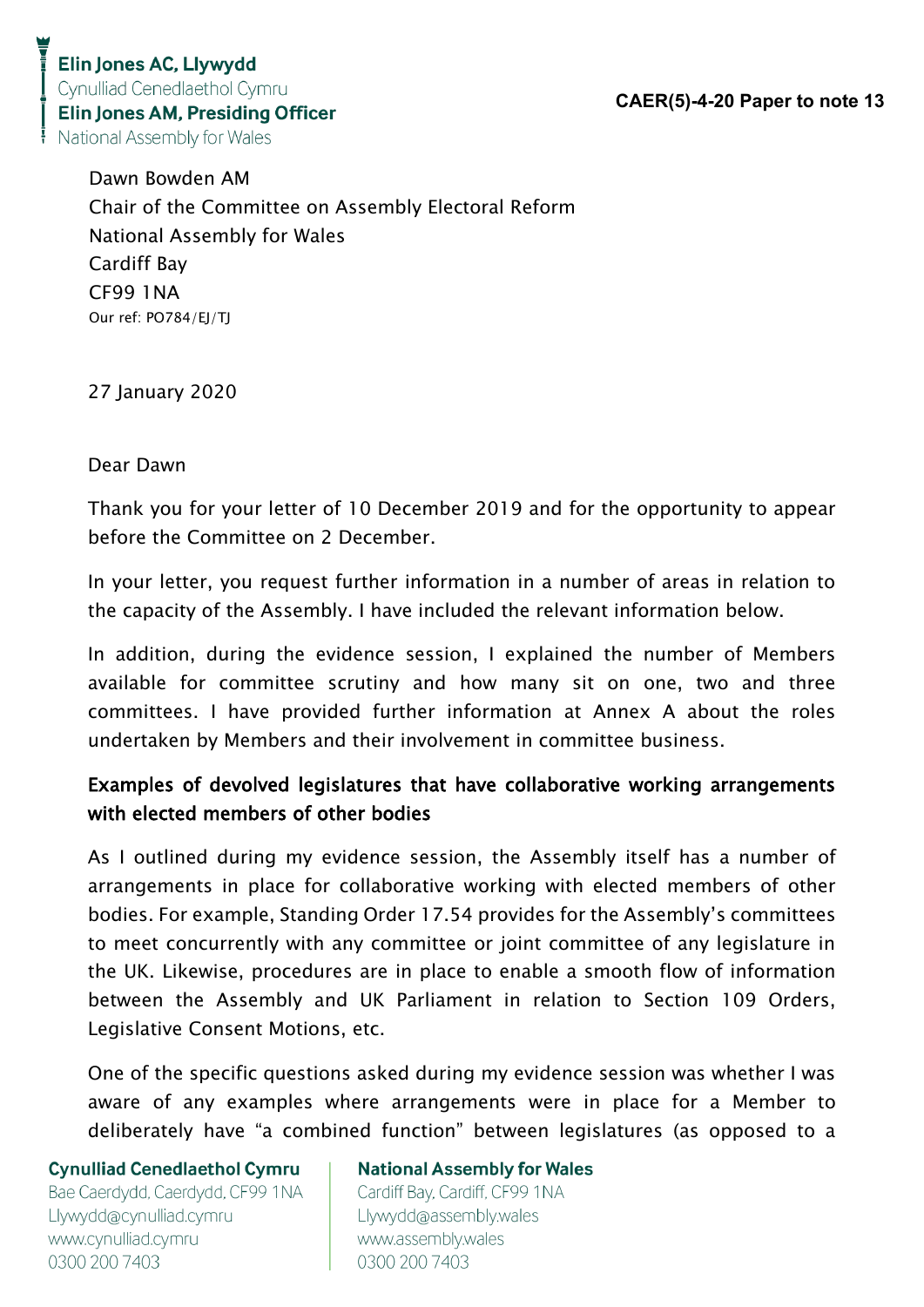Member having a dual mandate as Member of two parliamentary bodies). The Assembly Commission does not hold information on this matter, and has not conducted research into this issue. I am of the view that it is essential that the electorate are clear when they exercise their vote, what responsibilities their representative will have as part of the institution to which they are elected, whom the electorate should hold to account.

A model of Members operating under a 'combined function' between legislatures would potentially create complexities around the accountability arrangements for such Members' decisions, and clearly communicating these to the Members' electorates. It could also present challenges in communicating the respective roles and responsibilities of different institutions, if particular Members are deliberately serving both. It could also create the same potential for conflicts of interest that the Senedd and Elections (Wales) Act sought to address. I remain of the view that it is essential that those holding the Welsh Government to account and shaping the law in Wales are directly elected to this parliament, and accountable for their role to the people they serve.

#### Length of plenary sitting times and the number of sitting weeks

As the Assembly's responsibilities have developed, the length of plenary sitting times has increased.

At the beginning of the Third Assembly in 2007, the average length of plenary sitting times was just under 4 hours (3 hours and 55 minutes).

By the second half of the Fifth Assembly, the average length of plenary sitting times had increased to nearly 5 hours (an average of 4 hours and 58 minutes in 2018).

It is anticipated the length of plenary sitting times will continue to increase in the future.

Over the same time period, the number of sitting weeks has increased. In July 2013, the Business Committee of the Fourth Assembly agreed to increase the number of sitting weeks from 34 to 35 weeks (by decreasing the summer recess by one week).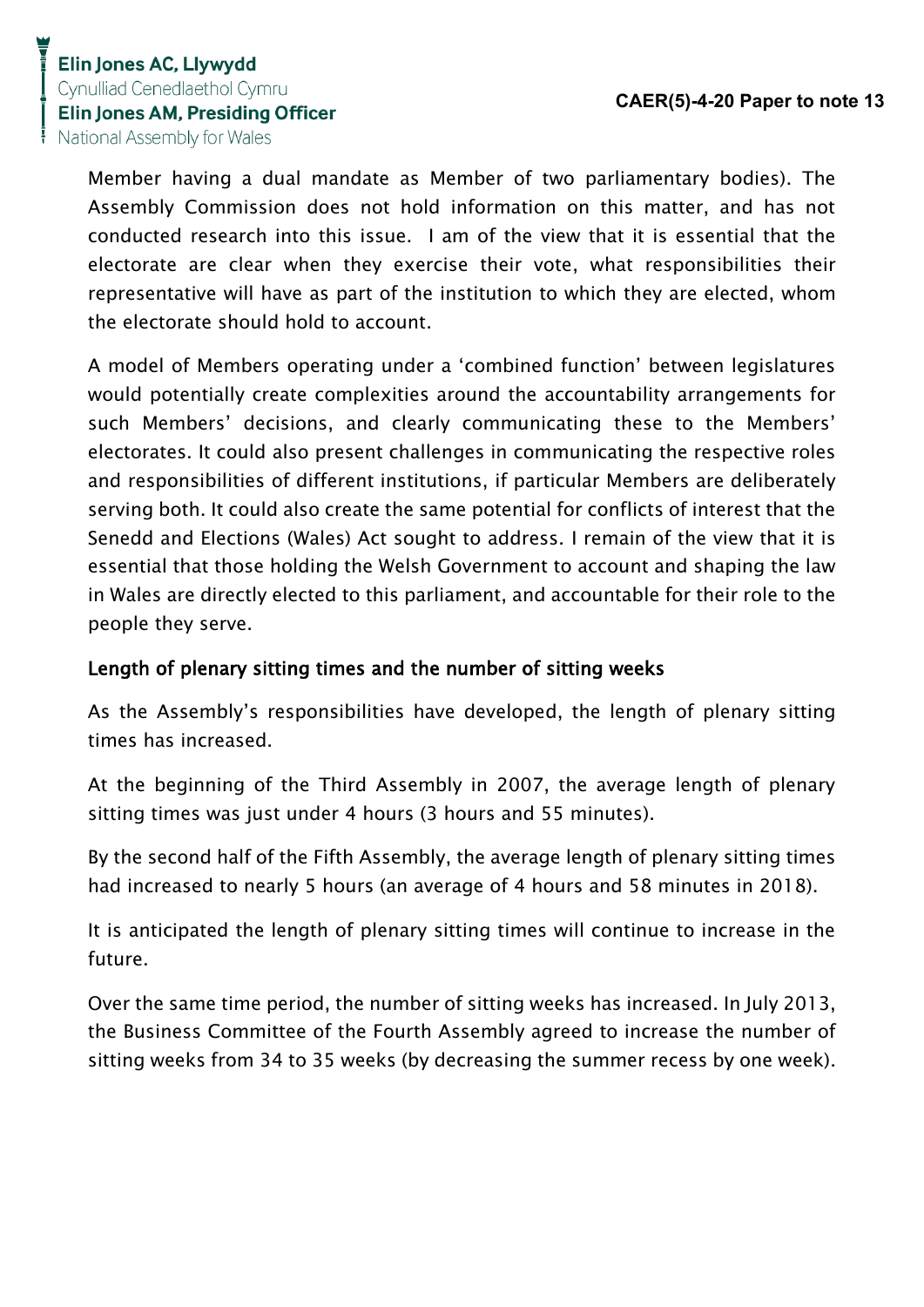In July 2016, the Business Committee of the Fifth Assembly further increased the number of sitting weeks to the current 36 weeks (by decreasing the Christmas recess by one week).

Since then, Business Committee has not discussed broader increases to the Assembly's sitting times or weeks, although the Committee on Assembly Electoral Reform is itself an example of where the Business Committee has agreed that a committee meets outside the usual timetable.

In terms of increasing the Assembly's sitting times or lengthening the business day, this would have implications for the Assembly's commitment to family-friendly hours, which is also a requirement of Standing Orders. Standing Order 11.10 requires the Assembly timetable to have regard to family and constituency or electoral region responsibilities of Members. It is worth noting that the concept of family-friendly hours will have different implications for different Members, reflecting that the geographic locations of different constituencies and regions will have an impact on the structure of their business-weeks. While the statistics on the length of plenary sessions illustrate that there is already a tendency towards longer hours, and increasing flexibility, any further changes would certainly call into question whether SO 11.10 continues to have validity.

Abandoning the commitment to family-friendly hours would also impact on the attractiveness of the role for potential candidates, thereby potentially resulting in a less diverse Assembly. Additionally, it may be questioned how later hours would impact on the quality of scrutiny delivered, as they would reduce the time available to Members to prepare for holding Ministers to account.

In terms of extending the Assembly's sitting weeks, it may be noted that we are already in line with other UK Parliaments in this regard, and we have committed to family-friendly working wherever possible (SO 11.10 also applies to determining recess dates). It may also be noted that Members rely heavily on recess periods to carry out many important aspects of their roles, and that increasing the number of sitting weeks necessarily means decreasing the number of recess weeks.

An argument could be put forward that Assembly committees could be allowed to routinely meet concurrently with plenary sessions. However, the small size of the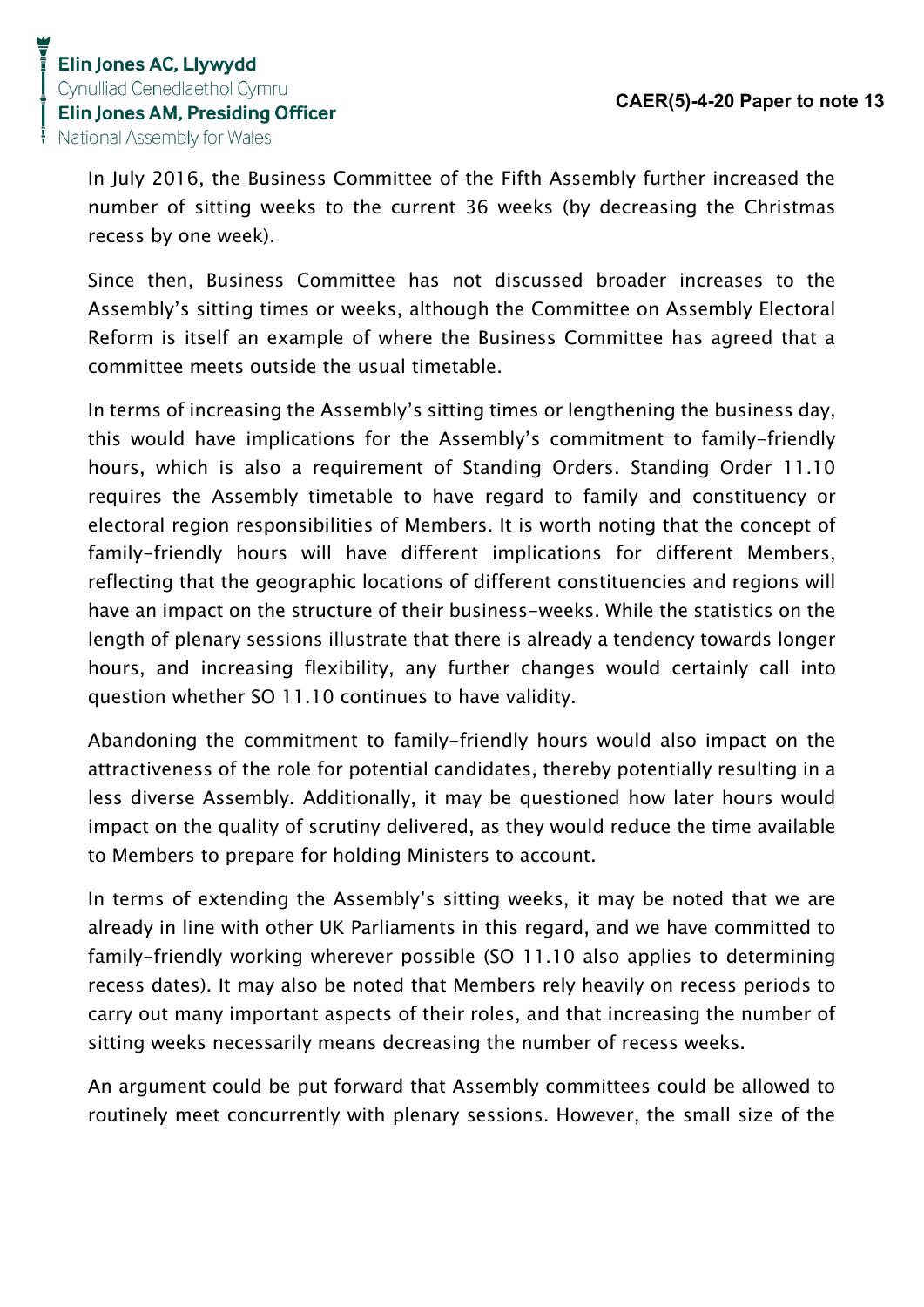Assembly means that most Members routinely have key roles in plenary sessions, and this could result in committee and plenary business being heavily disrupted by Members not being present.

## Costs associated with an increase to the size of the Assembly

The Expert Panel considered an increase in the number of Members to either 80 or 90 Members. The Commission first published estimated costs of an increase in the number of Members in January 2015. It provided updated costs for the Panel in 2017. Since the Panel reported, Assembly Commission officials have undertaken a further assessment of these costs, which I include in Annex B. This provides information regarding: transitional costs, ongoing annual costs for a typical nonelection year and a typical election year, assumptions, and details on who will be responsible for certain decisions.

Many of the decisions associated with a potential increase in the number of Members will be for future Assembly Commissions, future Business Committees, and Remuneration Boards to consider. As such, the costs provided in Annex B include both lower and higher-end estimates, to reflect that the policy-decisions of such future bodies cannot currently be known.

However, it is important to note that the Expert Panel recommended that the Assembly exercise restraint in how it uses any increase in the size of the institution, both to ensure that the potential benefits for the quality and quantity of scrutiny are realised, and that additional costs are kept to a minimum. Equally, it is anticipated that other essential services provided (for example, security) will not be compromised.

I hope you and your committee find this information useful.

Yours sincerely

flin forces

Elin Jones Llywydd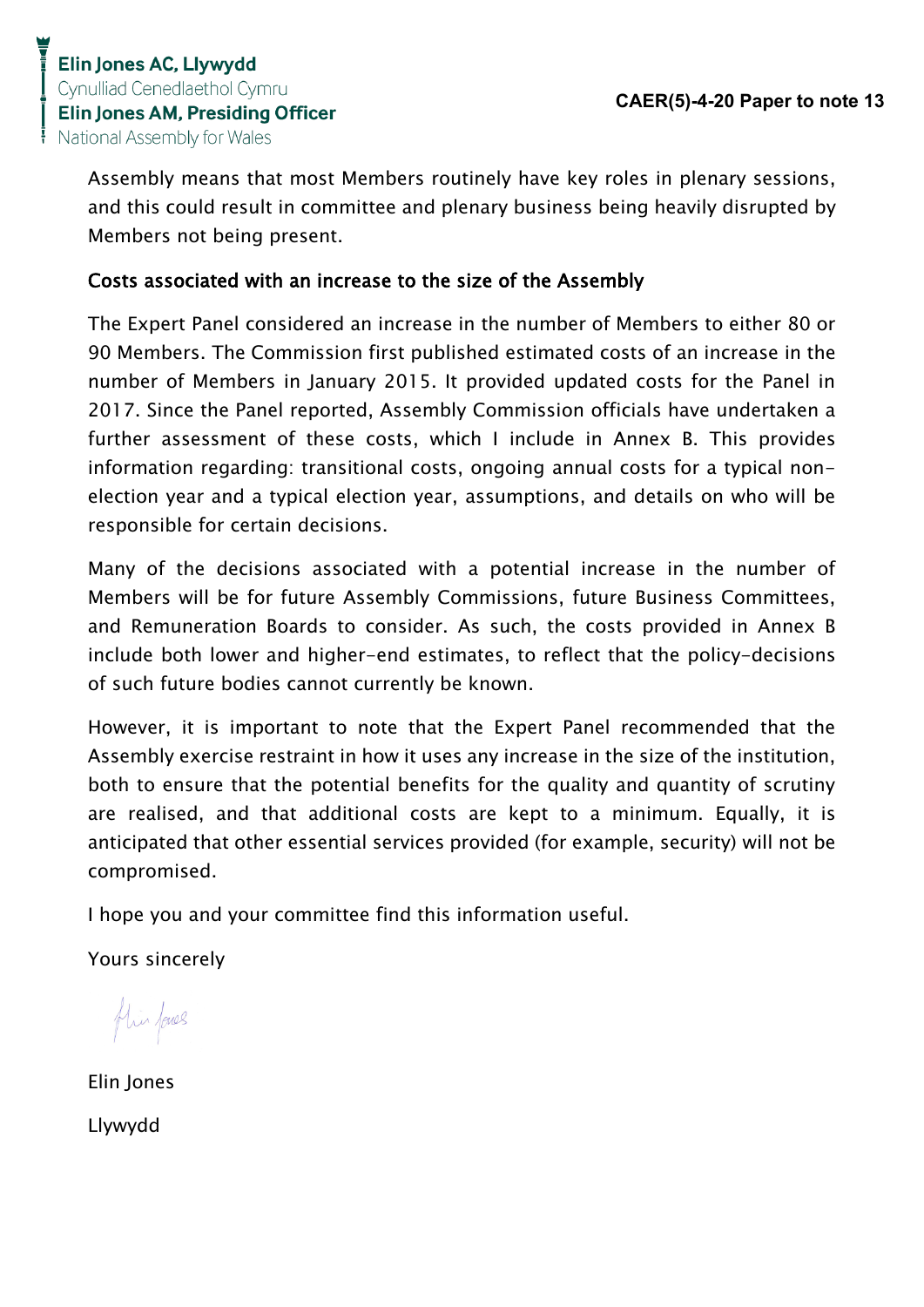Croesewir gohebiaeth yn Gymraeg neu Saesneg. We welcome correspondence in Welsh or English.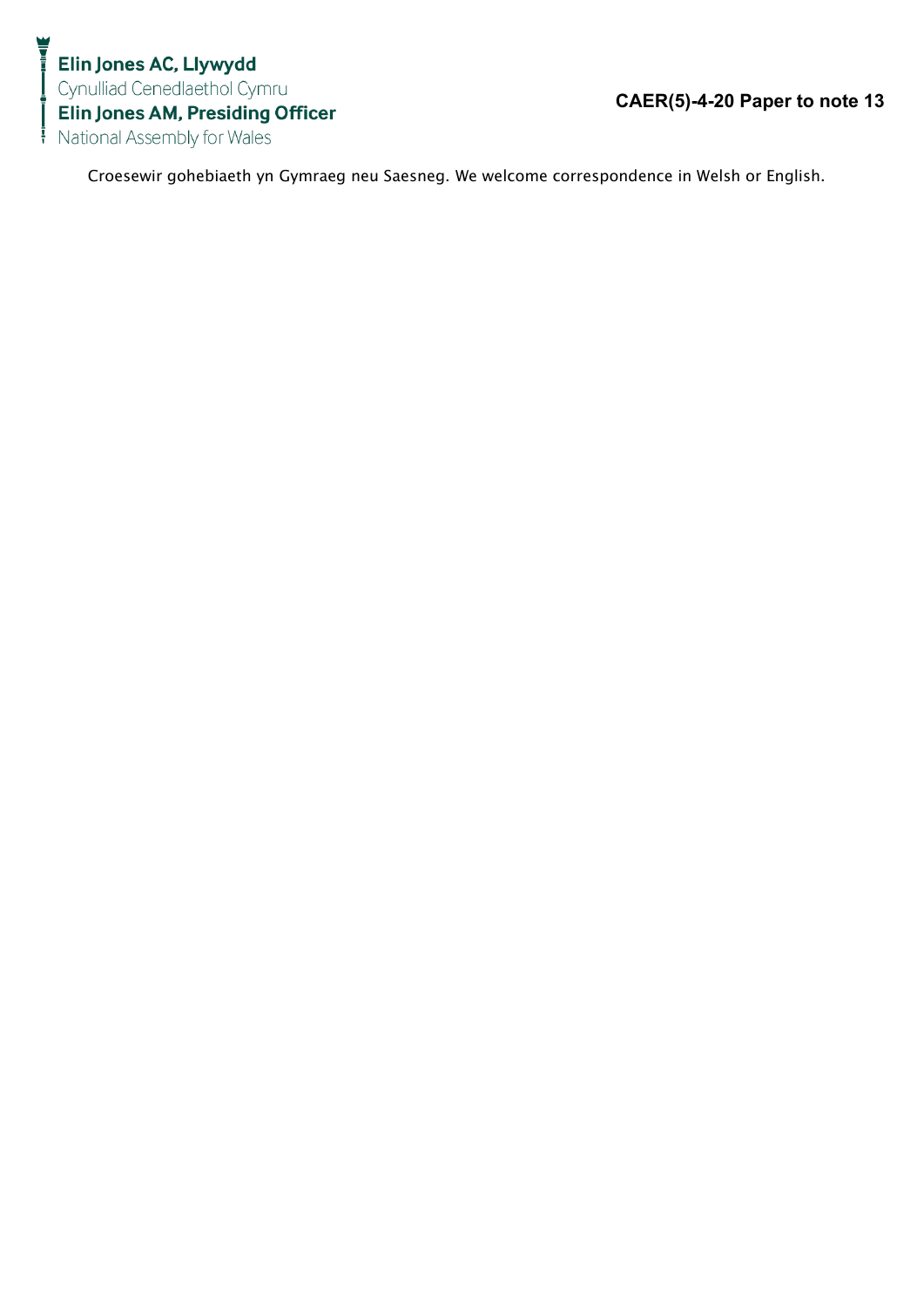## Annex A: Distribution of roles amongst the 60 Assembly Members

For the purpose of providing statistics on the number of committees that Members sit on, the Committee of the Whole Assembly (which every Member sits on), Business Committee and the Committee for the Scrutiny of the First Minister (which meets on a termly basis) are not included in the following statistics.

The statistics also refer only to permanent members of committees, and not substitute members.

As of 22 January 2020:

- 18 Members do not currently sit on a committee (this is made up of Ministers, the Llywydd, the Deputy Presiding Officer, the Leader of the Opposition, and the Welsh Conservatives Group Business Manager);
- 14 Members sit on one committee;
- 25 Members sit on two committees; and
- Three Members sit on three committees.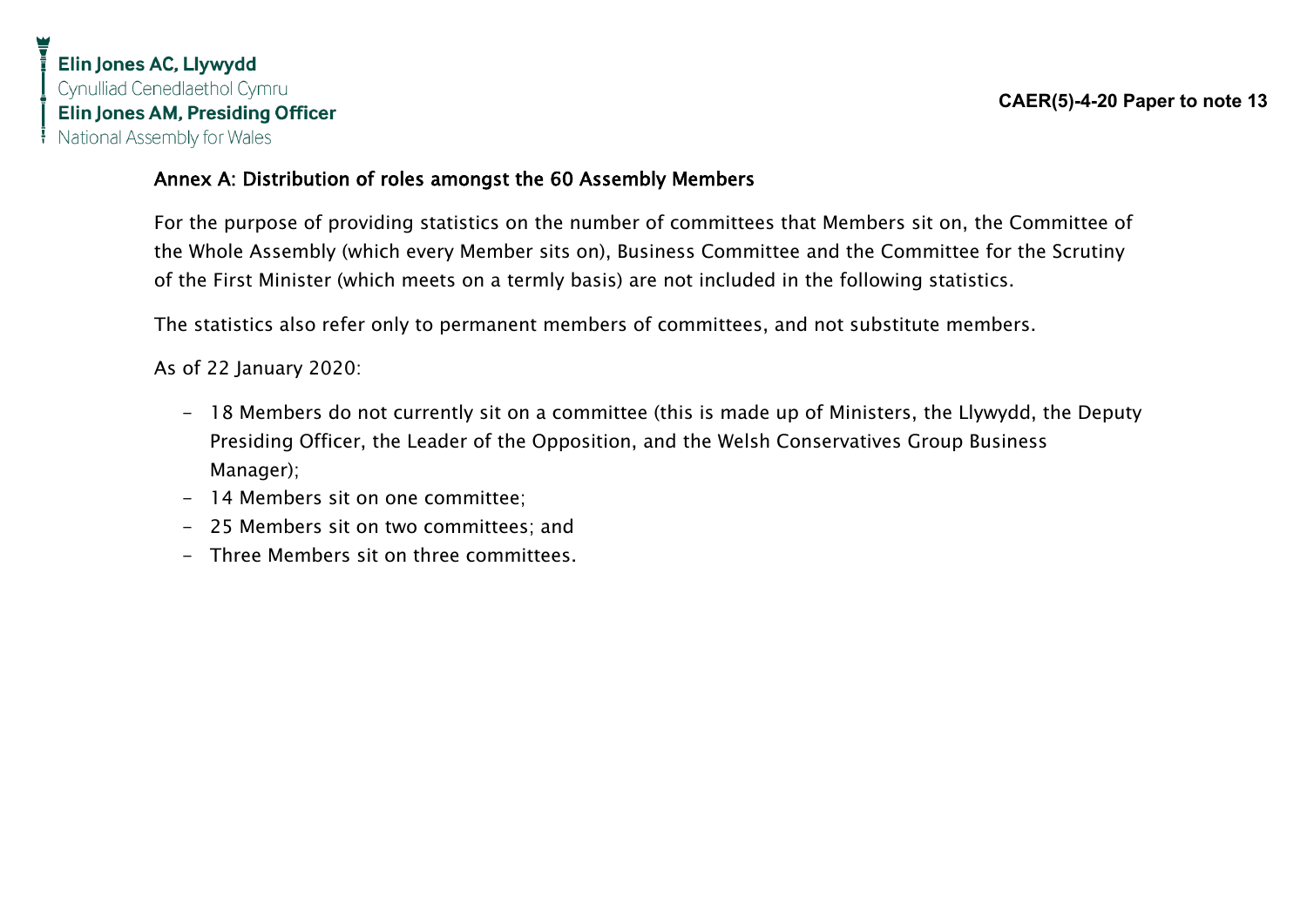#### Annex B – Cost estimates, January 2020

The following information summarises the estimated costs for an increase in the number of Members to either 80 or 90 Members, in 2026, based on a number of scenarios and assumptions as set out below.

It may be noted that such financial modelling is still a 'work in progress' and that the Assembly Commission has not tested the extent to which particular models would be acceptable to Members.

#### Assumptions made in the process of estimating costs

For an increase to 80 Members, it is assumed that Members would be elected on the basis of the current electoral constituencies and regions. It is assumed that those Members would belong to five political groups, and for the purposes of the Remuneration Board's determination, would reside in the currently defined inner, outer and intermediate areas.

For an increase to 90 Members, it is assumed that Members would be elected on the basis of 20 constituencies based on pairing current constituencies. It is assumed that those Members would belong to five political groups. It is assumed that the constituencies would be allocated to the inner, intermediate and outer areas (as currently defined in the Remuneration Board's Determination) on the basis of the current designation of the paired constituencies.

For an increase to both 80 and 90 Members, higher and lower estimates have been sought.

#### The lower estimates are based on no increase in current Assembly business-activities.

The higher estimates are based on an assumed increase in business-related activities that would consist of: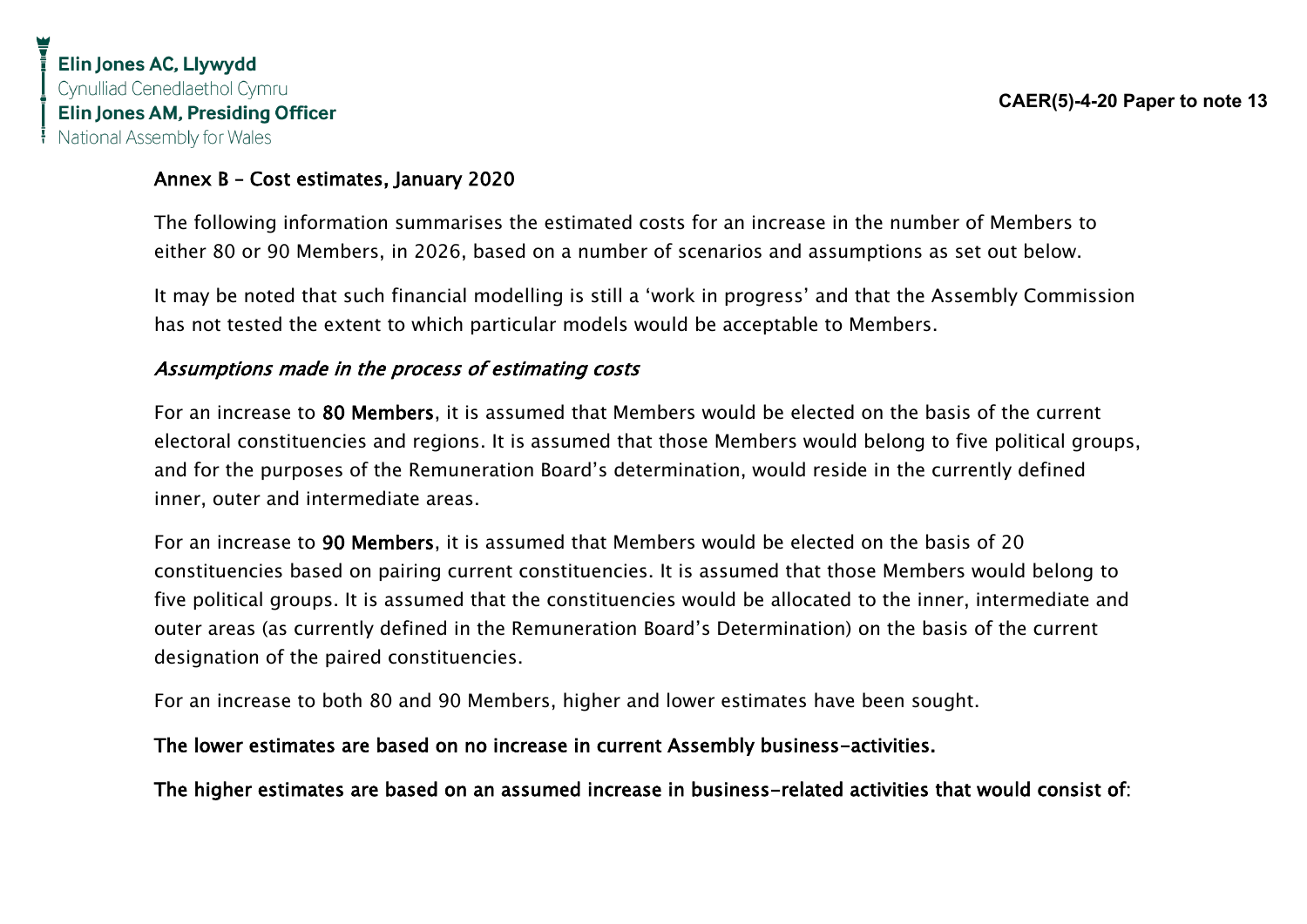- an additional plenary sitting each week;
- an additional policy and legislation committee; and
- a proportional increase in the number of ballots for Member Bills.

In both scenarios, it is assumed that there would be no change in the current number of sitting weeks.

Members' allowances have been estimated on the basis of the Remuneration Board's Determination for 2018-19. Where relevant, the take-up of allowances has been estimated on the basis of take-up in previous years.

It has been assumed that additional office accommodation resulting from increased Members would be provided in Cardiff Bay. The estimates are based on renting additional office accommodation to house Commission staff moved from Tŷ Hywel to make space for additional Members.

The cost estimates summarise the additional cash requirement on the Welsh Consolidated Fund. The actual budget requirement of the Assembly Commission may vary significantly due to the impact of International Financial Reporting Standard 16 – Leases, which comes into effect in 2020-21.

Increases in non-cash expenditure have been identified that amount to approximately £0.5m per year. Examples of non-cash expenditure that are affected by increasing the size of the Assembly include additional strains to Assembly Members' pension service and the depreciation of fixed assets.

All cost estimates are at current values and net of VAT. Estimates of Assembly Commission staff costs include 'on costs', and are based on the highest point of the scale for all grades.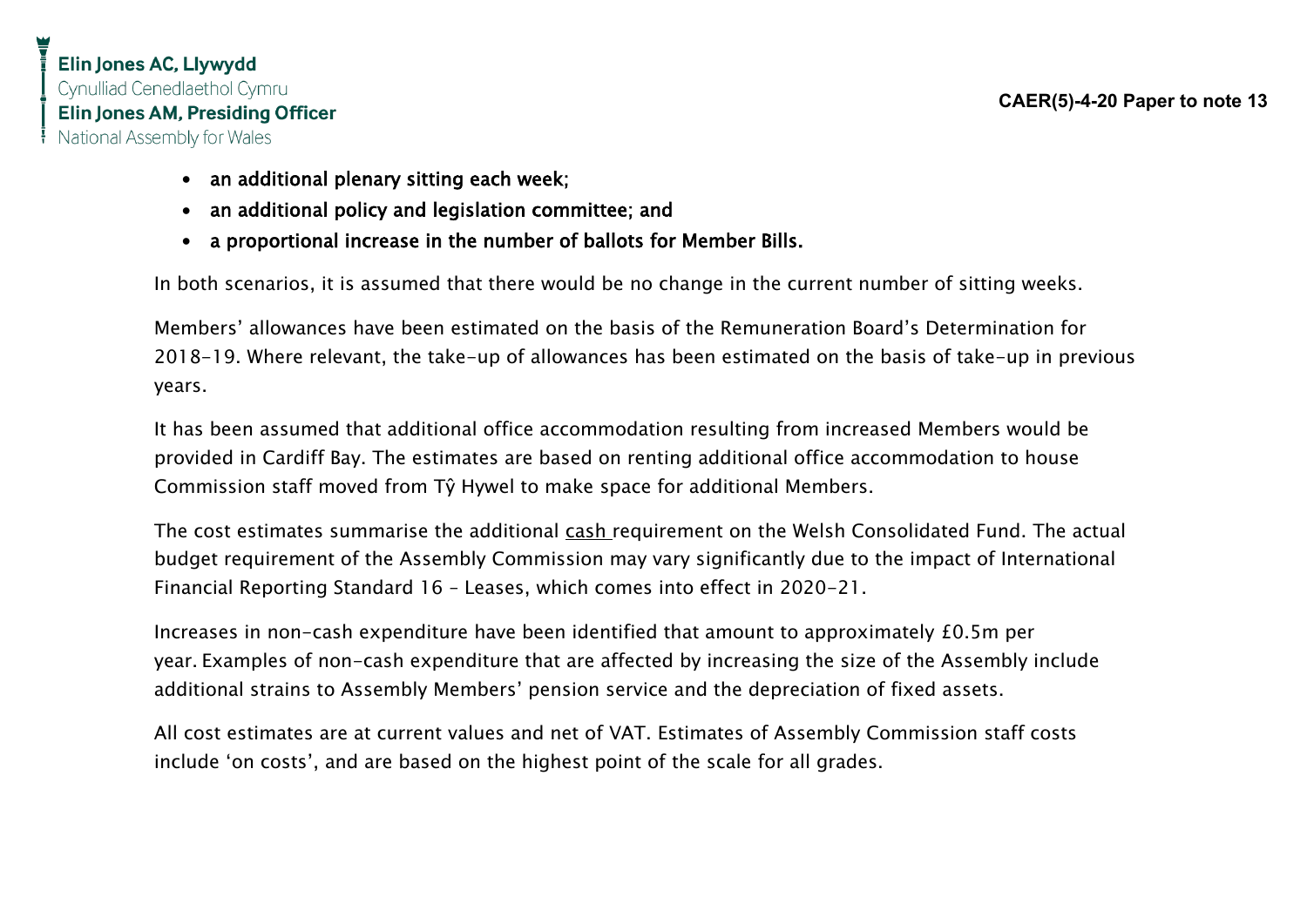### Decision-making

Following any decision the Assembly may make to increase the number of Members, a number of different decision-makers will have a role in determining cost implications, to different timescales, depending on the nature of the decision.

The Assembly, through the annual budget process, will then be responsible for approving any increase required to the Assembly Commission's budget to fund the associated costs.

The main decision-making bodies for the Assembly are:

1. Business Committee. To date, the initial organisation of the Assembly's business (i.e. its committee structures, timetable, etc.) has been determined at the beginning of each new Assembly, by a newly constituted Business Committee. A potential question for a future Business Committee, ahead of an increase in the number of Members in the Assembly, is whether this practice should be maintained, or whether there would be merit in the outgoing Business Committee (of 2026) considering the implications for the organisation of business and committees at the beginning of the next Assembly, in order to facilitate decisions that would need to be taken by others, such as the Assembly Commission and Remuneration Board. However, any such proposals could not be binding upon a successor Business Committee.

2. The Assembly Commission. The Assembly Commission's principal statutory responsibility is to provide the Assembly with the staff, property and services required to fulfil its work. The nature of the services, and associated staff, required to enable the Assembly to fulfil its work is a question for the Commission to determine and review in light of legislative changes and business demands.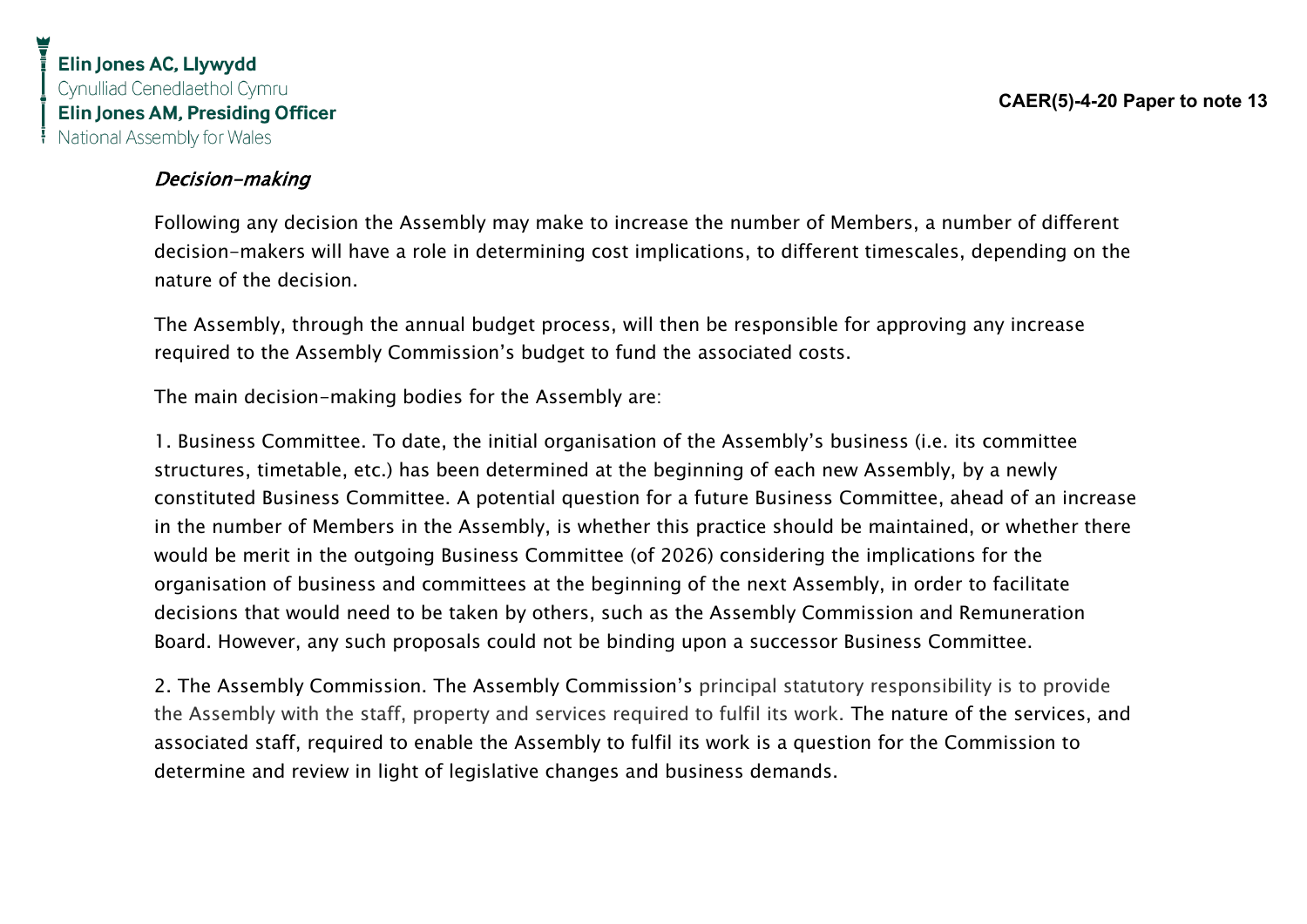There are some decisions that it is assumed it would need to take ahead of the relevant election, such as decisions on accommodation.

The Assembly Commission's usual practice would be to make decisions on the shape of its services to Members after Business Committee has decided on the organisation of business and committee structures at the start of an Assembly (in practice these decisions are taken by the Chief Executive and Clerk/Executive Board).

In preparing its own staffing and resource cost estimates for the beginning of a new Assembly, the Assembly Commission bases its estimates on known practice rather than speculation on what may potentially arise (i.e. the Commission makes the assumption that the organisation of business and committee structures in one Assembly will mirror those of a previous Assembly, unless there is any known reason why this cannot be the case). Any increase in activities (for example the number of committees) will initially sought to be met from existing budgets and resources (utilising any savings or efficiencies where available). Only if it is not possible to address increased activities through existing budgets and resources would the Assembly Commission request an increase to its budget. This practice is consistent with the principles of effective financial management and in line with the [Statement of Principles](http://senedd.assembly.wales/documents/s88393/Statement%20of%20Principles%20-%20May%202019.pdf) that the Finance Committee expects Directly Funded Bodies to have regard to when making budget proposals.

3. The Remuneration Board. Under the National Assembly for Wales (Remuneration) Measure 2010, the Remuneration Board is responsible for making decisions on the remuneration of Members and Members' Support Staff (pay and pensions); and allowances for the reimbursement of costs incurred by Members in the performance of their duties as an Assembly Member (such as the office costs, allowances for employing their own staff and political parties' support allowance).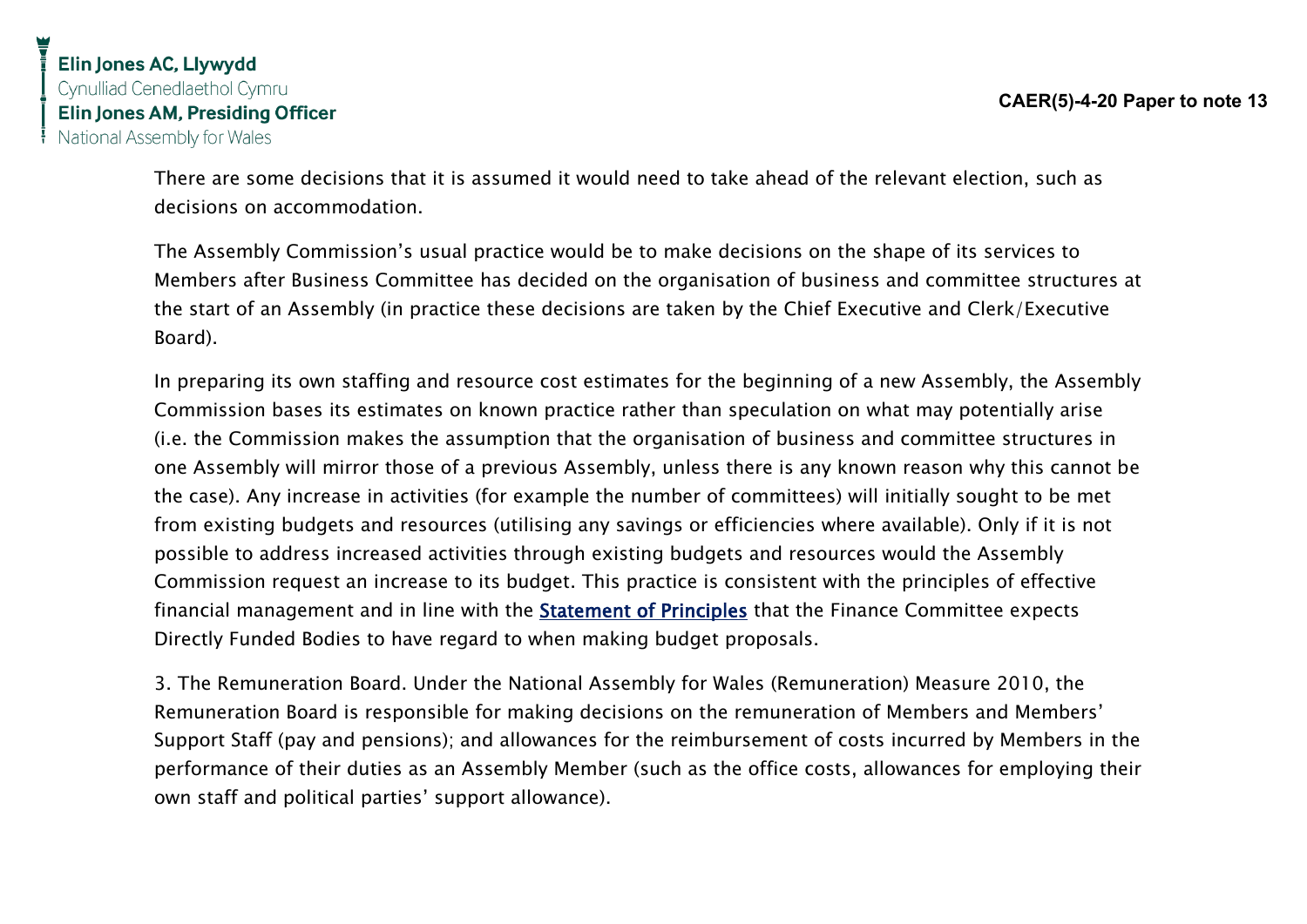### Policy-dependent (discretionary) and fixed costs

There are certain fixed-cost requirements which can be reasonably firmly identified for different numbers of Members, and which, in the main, are not directly dependent on formal Assembly business requirements. For example, the costs of supplying ICT equipment, software licences and broadband line rental to additional Members (£321k for an additional 30 Members) are seen as fixed costs.

There are other costs which are dependent upon decisions taken by the Remuneration Board. In particular, the level of staffing resources made available to Members is at the discretion of the Remuneration Board, and the potential additional costs in this regard (£3.29m for an additional 30 Members, based on maintaining the current levels of staffing for individual Members) may not be borne out in full.

Some costs, such as the costs of new accommodation, are treated in the tables that follow as 'fixed', but which in theory could become 'discretionary.' In all the tables below, it is assumed that the office space in Tŷ Hywel will be unable to accommodate the projected numbers of additional Members and Members' support staff, and that Commission staff that will require office accommodation if there are more Members elected to the Assembly. For example, a transitional cost of £1.74m (office refurbishment) and an ongoing cost of £790k (office rental) is currently assumed in the figures for an Assembly of 90 Members. However, a future Commission could decide it to be unnecessary to move staff from Tŷ Hywel to make room for additional Members.

Other costs may be considered 'discretionary,' in that they will depend largely upon policy decisions taken by a future Assembly, Business Committee and Assembly Commission about working practices, priorities and the organisation of formal Assembly business. In particular, Assembly Commission staffing costs are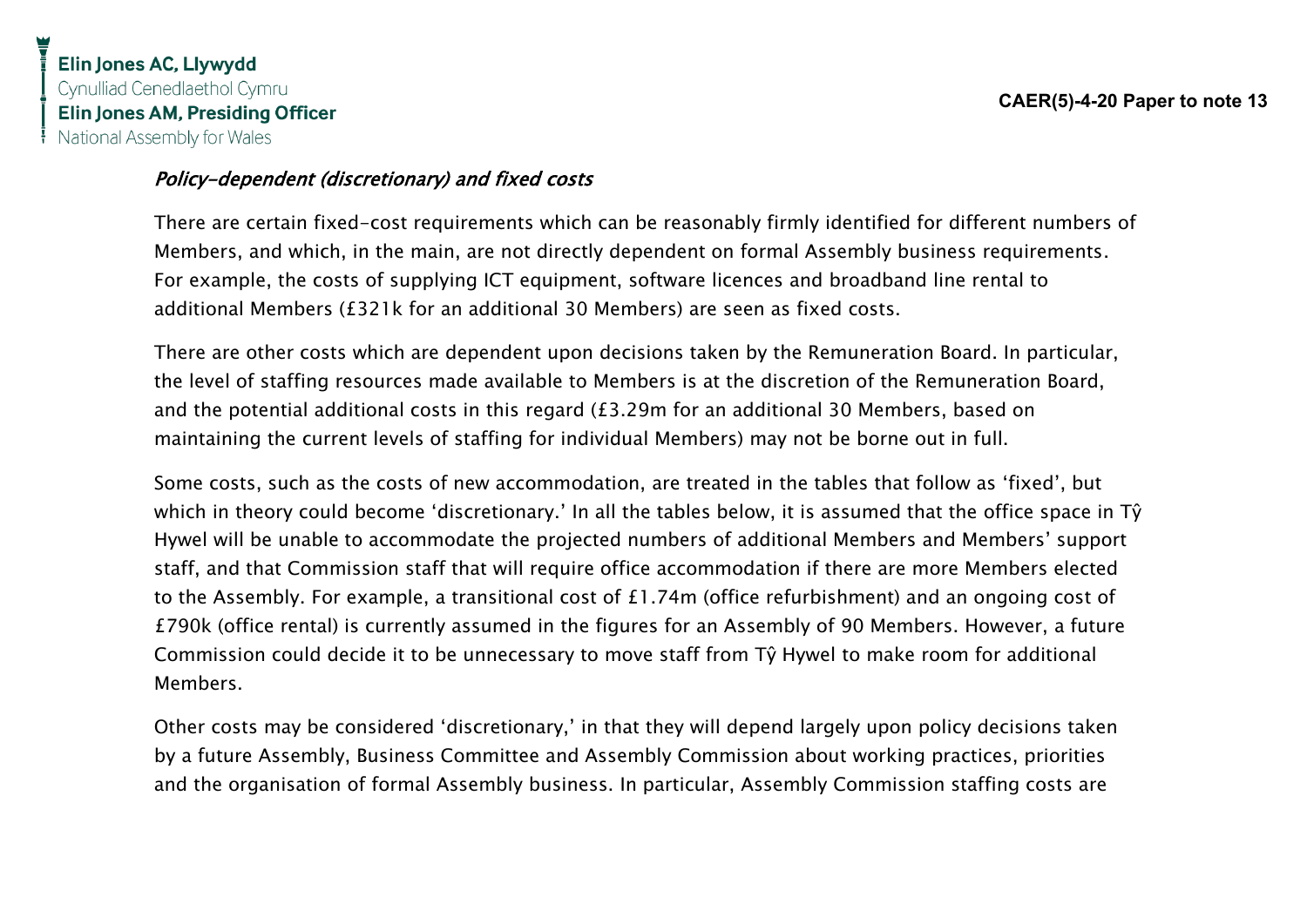not fixed and would reflect the decisions a Commission makes regarding the nature of the services to be provided to a larger Assembly to support business needs and Commission investment priorities.

As previously noted, the Expert Panel recommended that the Assembly exercise restraint in how it uses any increase in the size of the institution, both to ensure that the potential benefits for the quality and quantity of scrutiny are realised, and that additional costs are kept to a minimum. Equally it is anticipated that other essential services provided (for example, security) will not be compromised.

It may also be noted that some costs will be influenced by the timescales by which any legislation to increase the number of Members is passed. As a broad principle, more time to prepare for the implications of known legislation would enable the Assembly to better take advantage of various opportunities such a major change would bring, and deliver material financial and implementation benefits. For example, physical changes required to meet the needs of a larger Assembly could be phased over recess periods and dissolution if sufficient notice was given, thereby minimising the disruption to Members and Assembly business.

#### Ongoing and transitional costs

Some costs are assumed to be one-off, transitional costs, and some are assumed to be ongoing costs (with the ongoing costs rising in election years).

The ongoing costs come into effect at different times. Some ongoing costs (eg processes related to acquiring additional accommodation) are assumed to begin as early as 2024-2025, whereas others are assumed to not take effect until 2031-32.

For this reason, for each scenario, I have provided two cost estimate tables.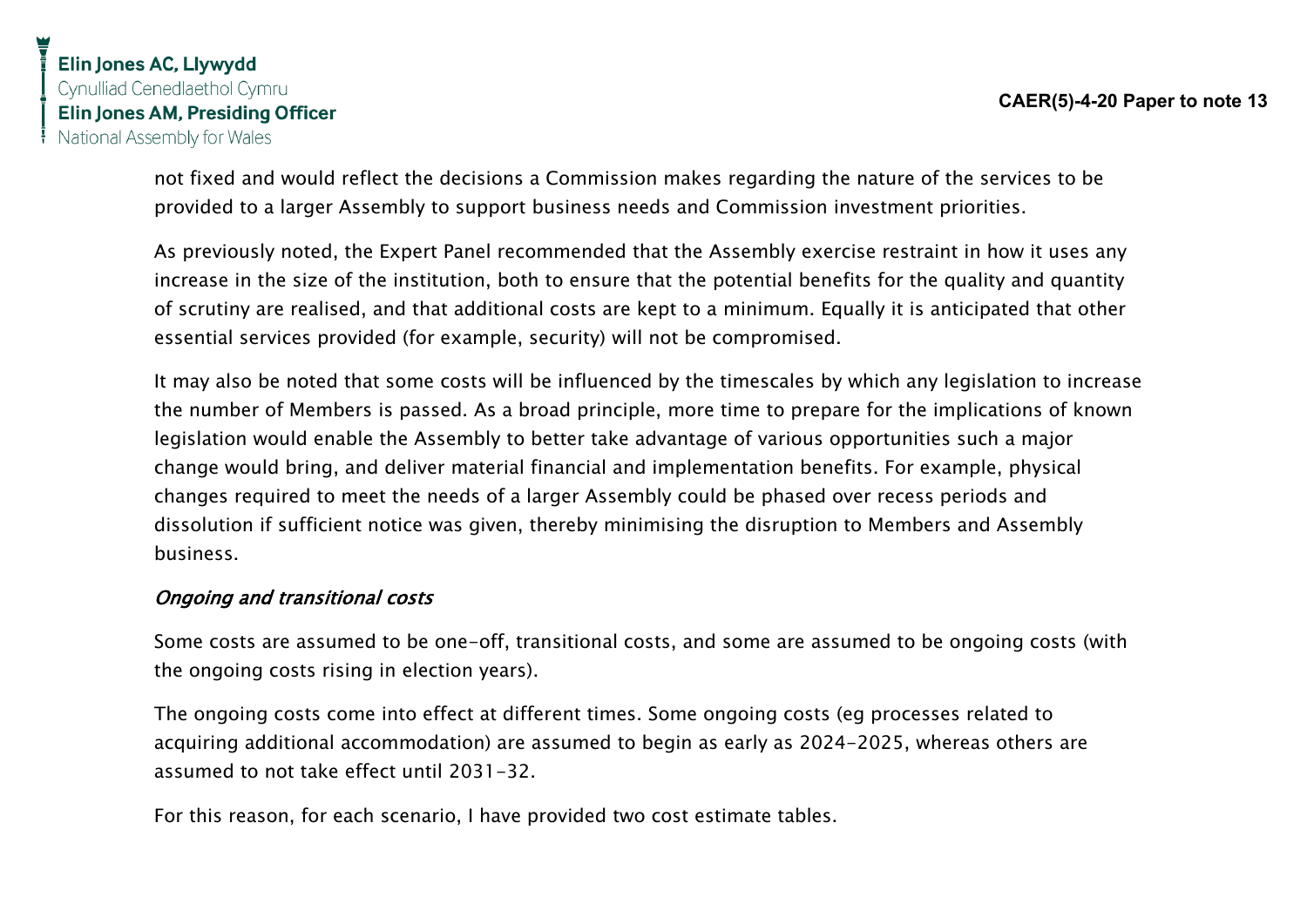The first table shows the 'long-term' cost implications, when all ongoing costs have come into effect, i.e.: the transitional costs, the non-election year ongoing costs (from 2027-2028) and the election year ongoing costs (from 2031-32).

The second table shows the ongoing costs across a number of financial years leading up to 2031-32, so that it can more easily be seen when different ongoing costs would come into effect.

A final, 'summary' table, is included at the end of the annex.

## Table 1a - Estimates of additional transitional and ongoing costs of an Assembly of 80 Members, with no increase to Assembly business-related activities, with ongoing costs for typical years from 2031-32 onwards

|                                  | <b>Transitional</b> | Ongoing - typical non- | Ongoing - typical   |
|----------------------------------|---------------------|------------------------|---------------------|
|                                  |                     | election year (from    | election year (from |
|                                  |                     | $2027 - 28$            | $2031 - 32$         |
|                                  | (£000k)             | (£000k)                | (f000k)             |
| <b>Assembly Commission staff</b> | 708                 | 1,607                  | 1,672               |
| costs                            |                     |                        |                     |
| <b>Other Assembly Commission</b> |                     |                        |                     |
| costs (including refurbishment   | 1,647i              | 889                    | 942                 |
| of additional accommodation,     |                     |                        |                     |

<sup>i</sup> Of which £50k is capital expenditure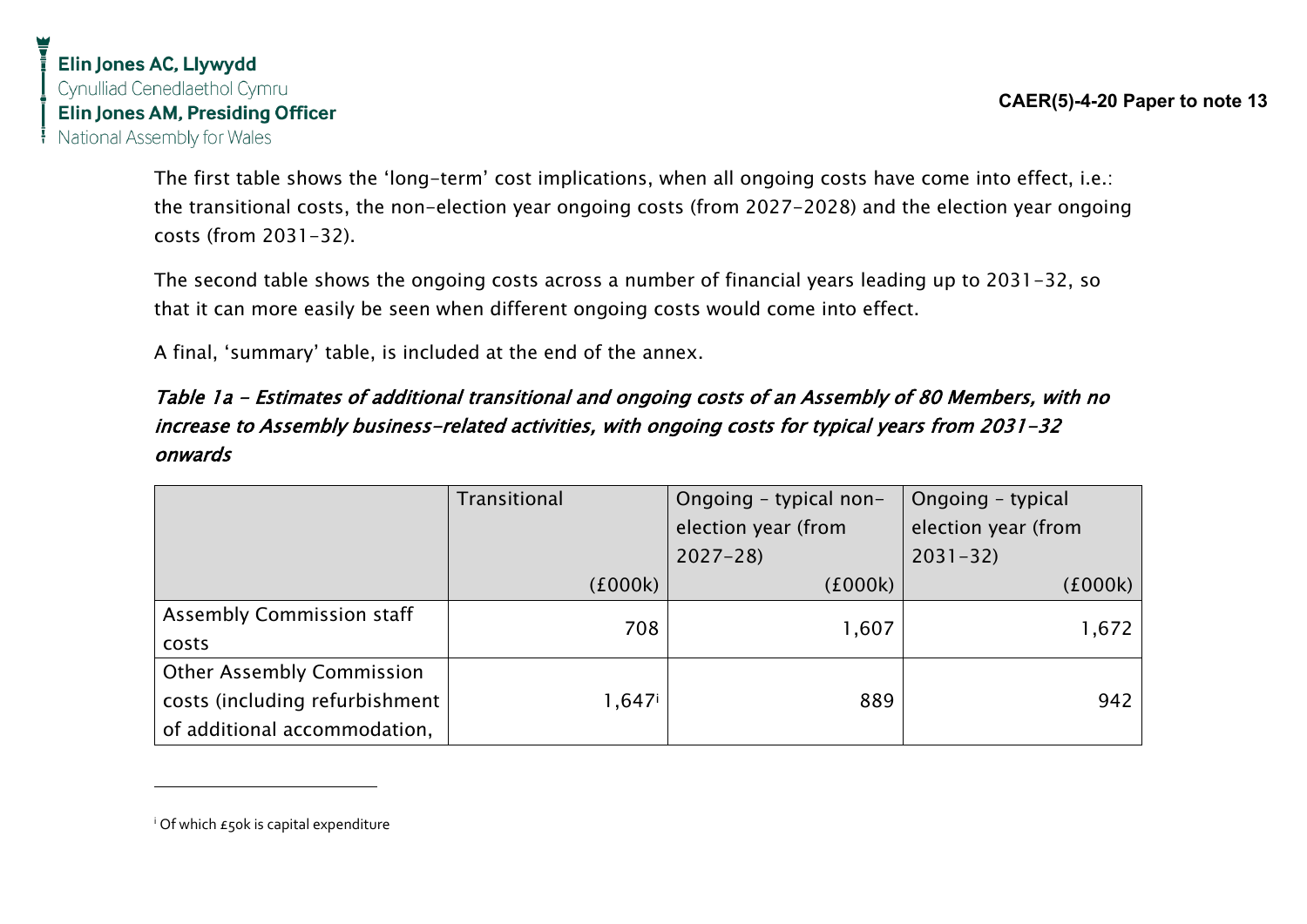| rent of additional              |      |       |       |
|---------------------------------|------|-------|-------|
| accommodation, and other        |      |       |       |
| related costs)                  |      |       |       |
| <b>Assembly Member salaries</b> |      |       |       |
| (including office holder        |      |       |       |
| salaries-e.g. Committee         |      | 1,770 | 1,623 |
| Chair's allowance)              |      |       |       |
| Member support staff salaries   |      | 2,393 | 2,393 |
| Member allowances and office    |      | 885   | 922   |
| costsii                         |      |       |       |
| AMSS vacancy provisions         |      | 138   | 138   |
| Other costs associated with     |      |       |       |
| the Remuneration Board's        |      | 420   | 1,183 |
| Determination                   |      |       |       |
| <b>Total</b>                    | 2355 | 7826  | 8596  |

ii Includes Residential Accommodation Expenditure; Members Travel; Office costs; and support for political parties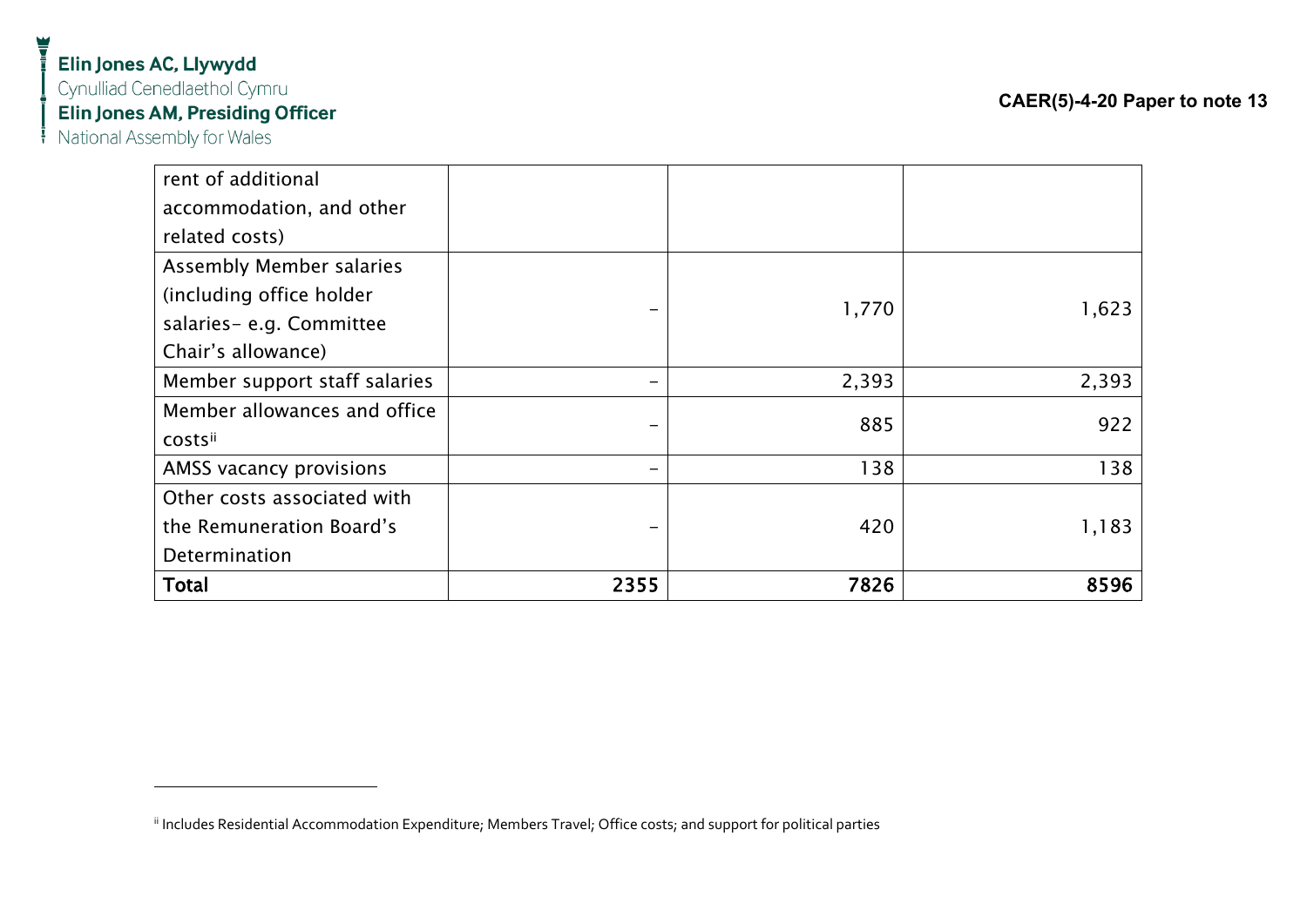## Table 1b - Estimates of additional ongoing costs of an Assembly of 80 Members, with no increase to Assembly business-related activities, in years leading up to 2031-32

|                            | Ongoing -   | Ongoing -   | Ongoing -       | Ongoing -     | Ongoing -       |
|----------------------------|-------------|-------------|-----------------|---------------|-----------------|
|                            | $2024 - 25$ | $2025 - 26$ | $2026 - 27$     | $2027 - 28$   | $2031 - 32$     |
|                            |             |             | (election year) | $2028 - 29$ , | (election year) |
|                            |             |             |                 | $2029 - 30$ , |                 |
|                            |             |             |                 | $2030 - 31$   |                 |
|                            | (£000k)     | (£000k)     | (£000k)         | (£000k)       | (£000k)         |
| <b>Assembly Commission</b> | 122         | 518         | 1,672           | 1,607         | 1,672           |
| staff costs                |             |             |                 |               |                 |
| <b>Other Assembly</b>      | 10          | 543         | 942             | 889           | 942             |
| <b>Commission costs</b>    |             |             |                 |               |                 |
| <b>Assembly Member</b>     |             |             |                 |               |                 |
| salaries (Including        |             |             | 1,623           | 1,770         | 1,623           |
| office holder salaries)    |             |             |                 |               |                 |
| Member support staff       |             |             | 2,194           | 2,393         | 2,393           |
| salaries                   |             |             |                 |               |                 |
| Member allowances          |             |             | 980             | 885           | 922             |
| and office costsili        |             |             |                 |               |                 |

iii Includes Residential Accommodation Expenditure; Members Travel; Office costs; and support for political parties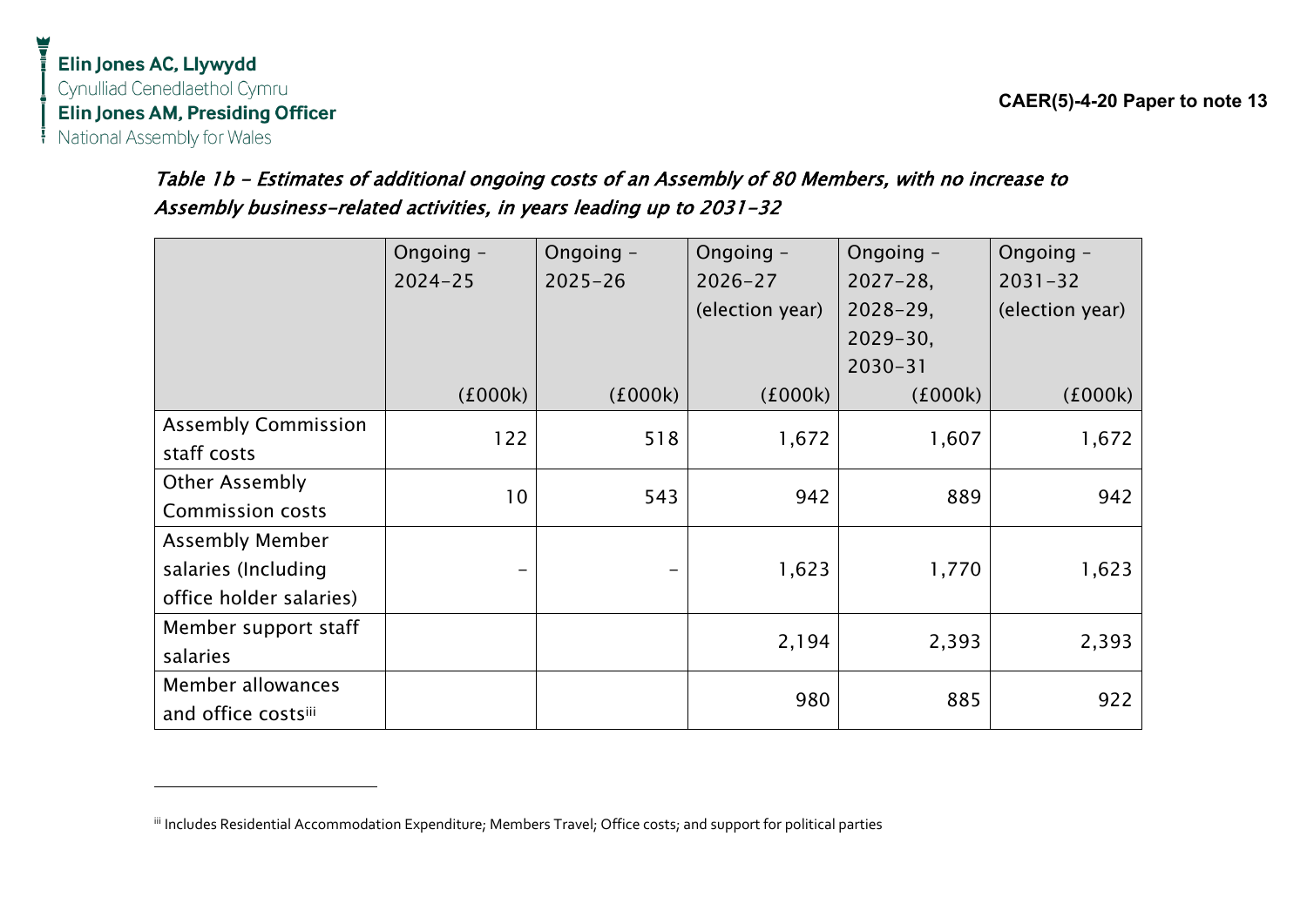| AMSS vacancy                 |                          |        |       |       |       |
|------------------------------|--------------------------|--------|-------|-------|-------|
| provisions                   | $\overline{\phantom{0}}$ |        | 127   | 138   | 138   |
| Other costs associated       |                          |        |       |       |       |
| with the Remuneration        | -                        |        | 516   | 420   | 1,183 |
| <b>Board's Determination</b> |                          |        |       |       |       |
| Total                        | 132                      | 061, ا | 7,781 | 7,826 | 8,596 |

Ongoing costs for 2031-32 include, rather than are in addition to, ongoing costs for 2026-27.

Ongoing costs for 2027-28, 2028-29, 2029-30 and 2030-31 include, rather than are in addition to, ongoing costs for 2024-25 and 2025-26.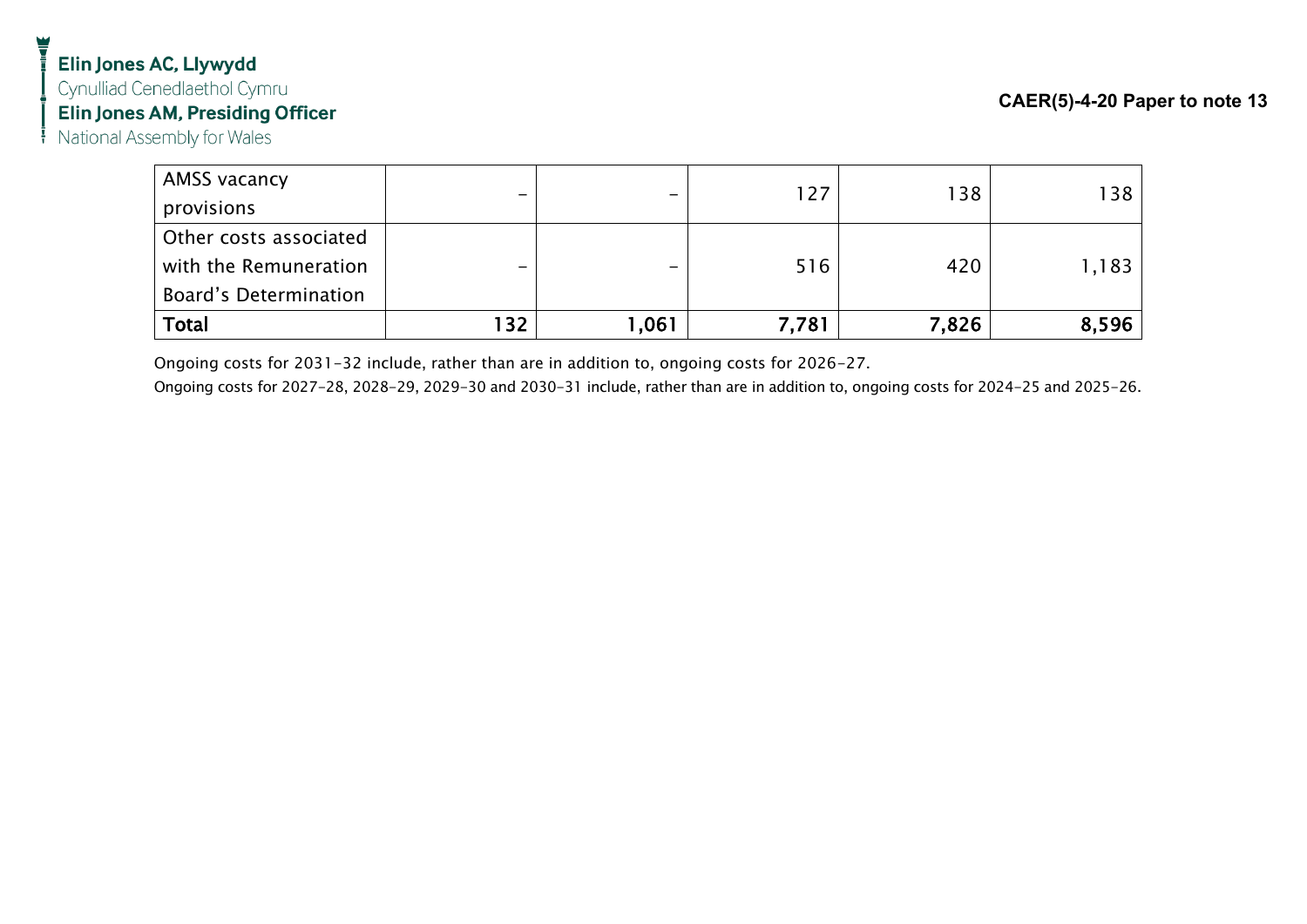> Table 2a - Estimates of additional transitional and ongoing costs of an Assembly of 80 Members, with an increase to Assembly business-related activities (i.e. an additional plenary sitting each week, an additional policy and legislation committee; and a proportional increase in the number of ballots for Member Bills), with ongoing costs for typical years from 2031-32 onwards

|                                  | Transitional<br>Ongoing - typical non- |               | Ongoing - typical |
|----------------------------------|----------------------------------------|---------------|-------------------|
|                                  |                                        | election year | election year     |
|                                  | (£000k)                                | (£000k)       | (£000k)           |
| <b>Assembly Commission staff</b> | 708                                    | 2,576         | 2,576             |
| costs                            |                                        |               |                   |
| <b>Other Assembly Commission</b> |                                        |               |                   |
| costs (including refurbishment   |                                        |               |                   |
| of additional accommodation,     | 1,669iv                                | 1,100         | 1,150             |
| rent of additional               |                                        |               |                   |
| accommodation, and other         |                                        |               |                   |
| related costs)                   |                                        |               |                   |
| <b>Assembly Member salaries</b>  |                                        |               |                   |
| (including office holder         |                                        | 1,788         | 1,640             |
| salaries)                        |                                        |               |                   |
| Member support staff salaries    |                                        | 2,393         | 2,393             |

 $\frac{1}{2}$ <sup>iv</sup> Of which  $\epsilon$  50k is capital expenditure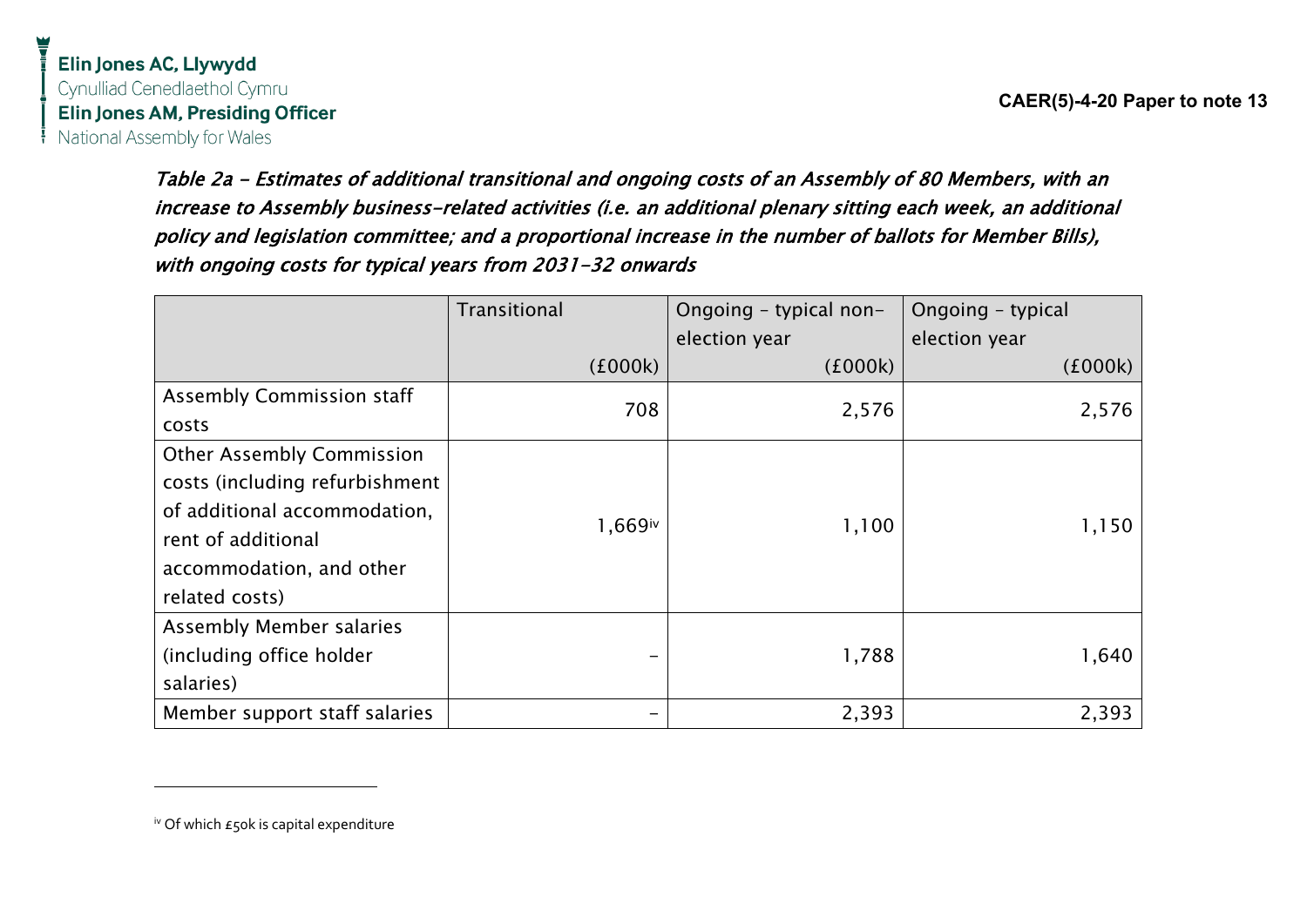# Elin Jones AC, Llywydd

Cynulliad Cenedlaethol Cymru

Elin Jones AM, Presiding Officer

 $\frac{1}{1}$  National Assembly for Wales

| Member allowances and office |       | 885   | 922   |
|------------------------------|-------|-------|-------|
| <b>COStS</b>                 |       |       |       |
| AMSS vacancy provisions      | -     | 138   | 138   |
| Other costs associated with  |       |       |       |
| the Remuneration Board's     |       | 424   | 1,188 |
| Determination                |       |       |       |
| <b>Total</b>                 | 2,377 | 9,028 |       |

v Includes Residential Accommodation Expenditure; Members Travel; Office costs; and support for political parties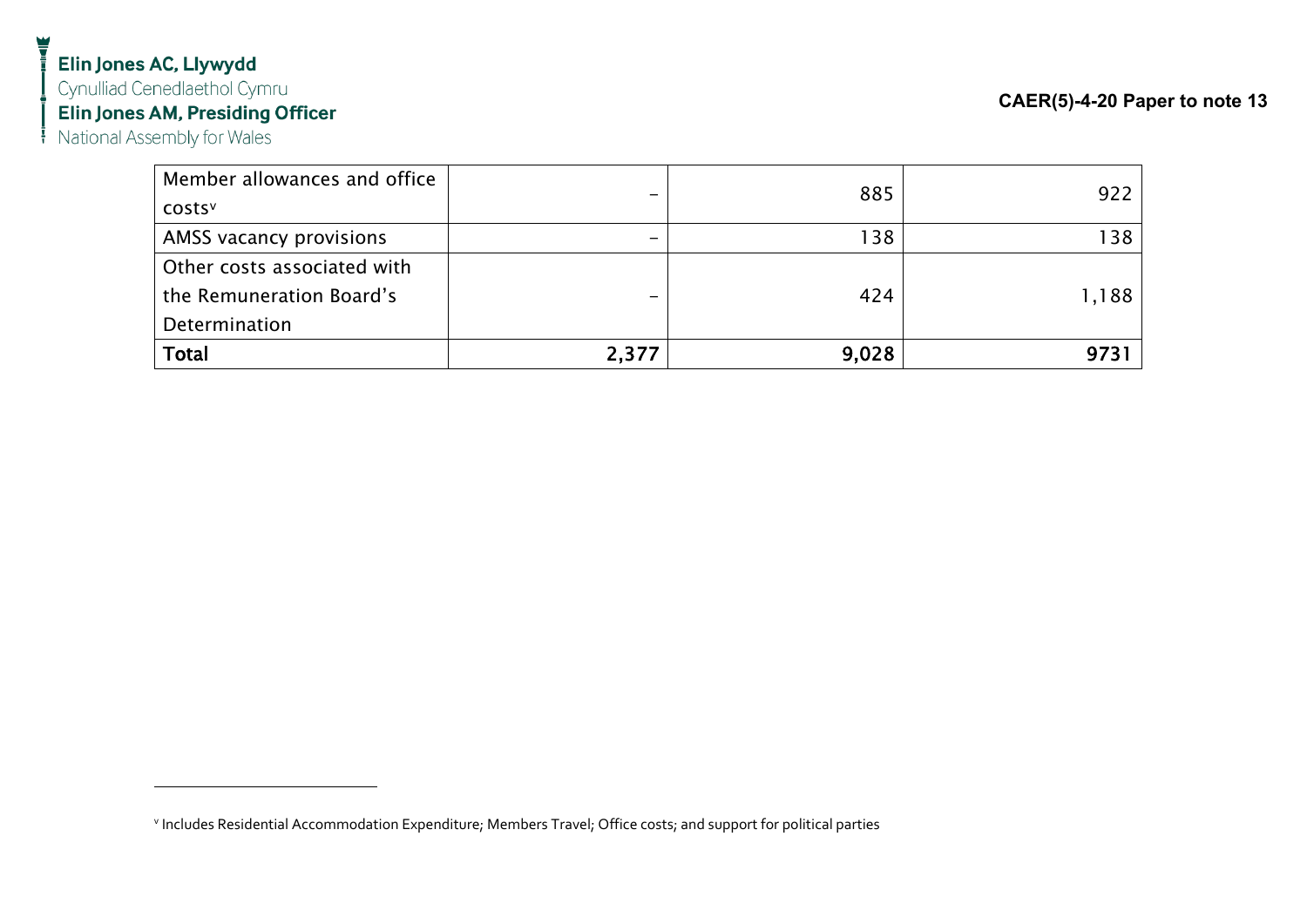**CAER(5)-4-20 Paper to note 13**

Table 2b - Estimates of additional ongoing costs of an Assembly of 80 Members, with an increase to Assembly business-related activities (i.e. an additional plenary sitting each week, an additional policy and legislation committee; and a proportional increase in the number of ballots for Member Bills), in years leading up to 2031-32

|                            | Ongoing -       | Ongoing -   | Ongoing -       | Ongoing -     | Ongoing -       |
|----------------------------|-----------------|-------------|-----------------|---------------|-----------------|
|                            | $2024 - 25$     | $2025 - 26$ | $2026 - 27$     | $2027 - 28$   | $2031 - 32$     |
|                            |                 |             | (election year) | $2028 - 29$ , | (election year) |
|                            |                 |             |                 | $2029 - 30$ , |                 |
|                            |                 |             |                 | $2030 - 31$   |                 |
|                            | (£000k)         | (£000k)     | (£000k)         | (£000k)       | (1000k)         |
| <b>Assembly Commission</b> | 122             | 721         | 2,576           | 2,576         | 2,576           |
| staff costs                |                 |             |                 |               |                 |
| <b>Other Assembly</b>      | 10 <sup>°</sup> | 571         | 1,150           | 1,100         | 1,150           |
| <b>Commission costs</b>    |                 |             |                 |               |                 |
| <b>Assembly Member</b>     |                 |             |                 |               |                 |
| salaries (including        |                 |             | 1,567           | 1,788         | 1,640           |
| office holder salaries)    |                 |             |                 |               |                 |
| Member support staff       |                 |             | 2,094           | 2,393         | 2,393           |
| salaries                   |                 |             |                 |               |                 |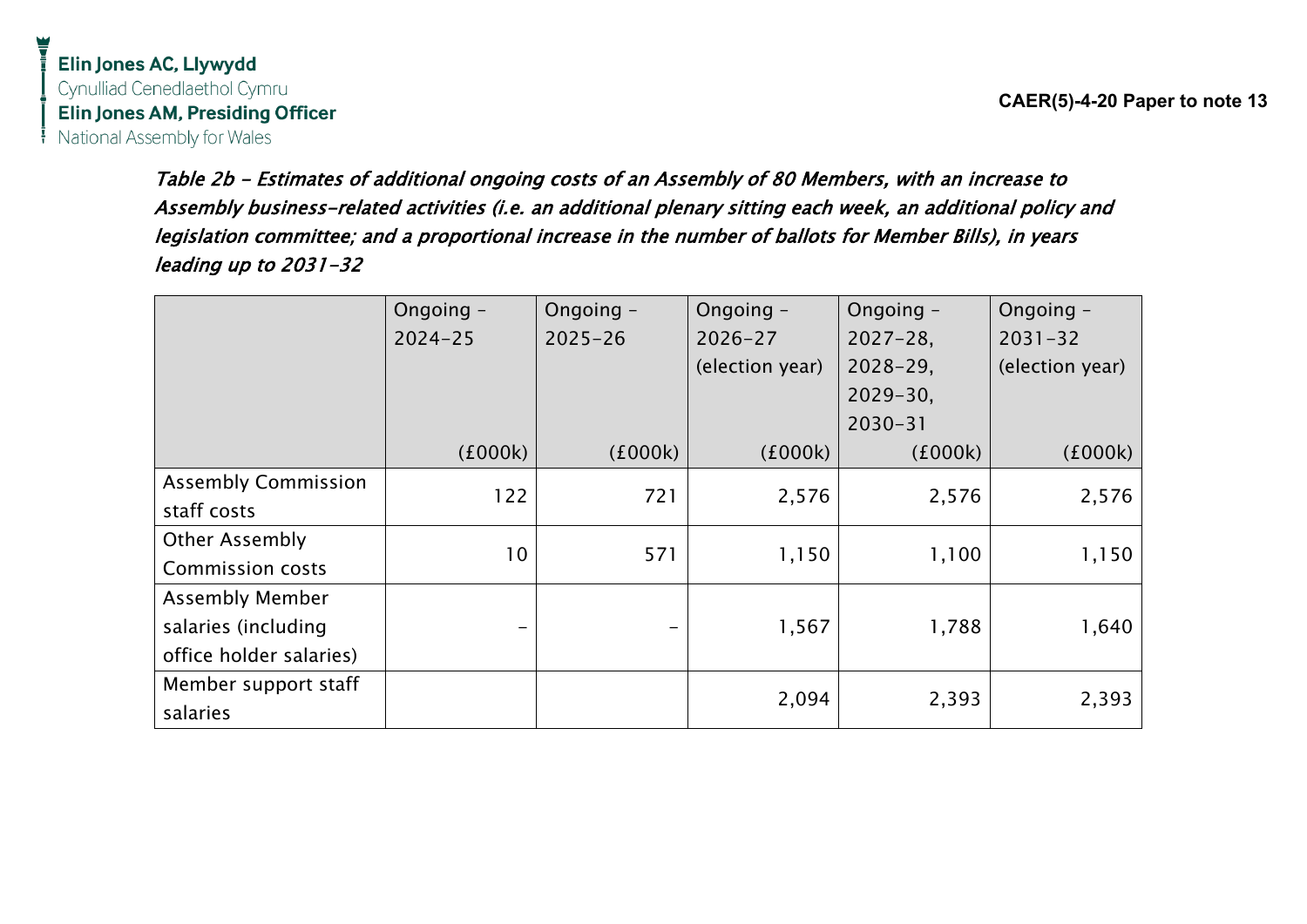## Elin Jones AC, Llywydd Cynulliad Cenedlaethol Cymru Elin Jones AM, Presiding Officer

National Assembly for Wales

| Member allowances            |     |       | 980   | 885   | 922   |
|------------------------------|-----|-------|-------|-------|-------|
| and office costsvi           |     |       |       |       |       |
| AMSS vacancy                 |     |       | 121   | 138   | 138   |
| provisions                   |     |       |       |       |       |
| Other costs associated       |     |       |       |       |       |
| with the Remuneration        |     | -     | 520   | 424   | 1,188 |
| <b>Board's Determination</b> |     |       |       |       |       |
| <b>Total</b>                 | 132 | 1,292 | 8,915 | 9,166 | 9,731 |

Ongoing costs for 2031-32 include, rather than are in addition to, ongoing costs for 2026-27.

Ongoing costs for 2027-28, 2028-29, 2029-30 and 2030-31 include, rather than are in addition to, ongoing costs for 2024-25 and 2025-26.

vi Includes Residential Accommodation Expenditure; Members Travel; Office costs; and support for political parties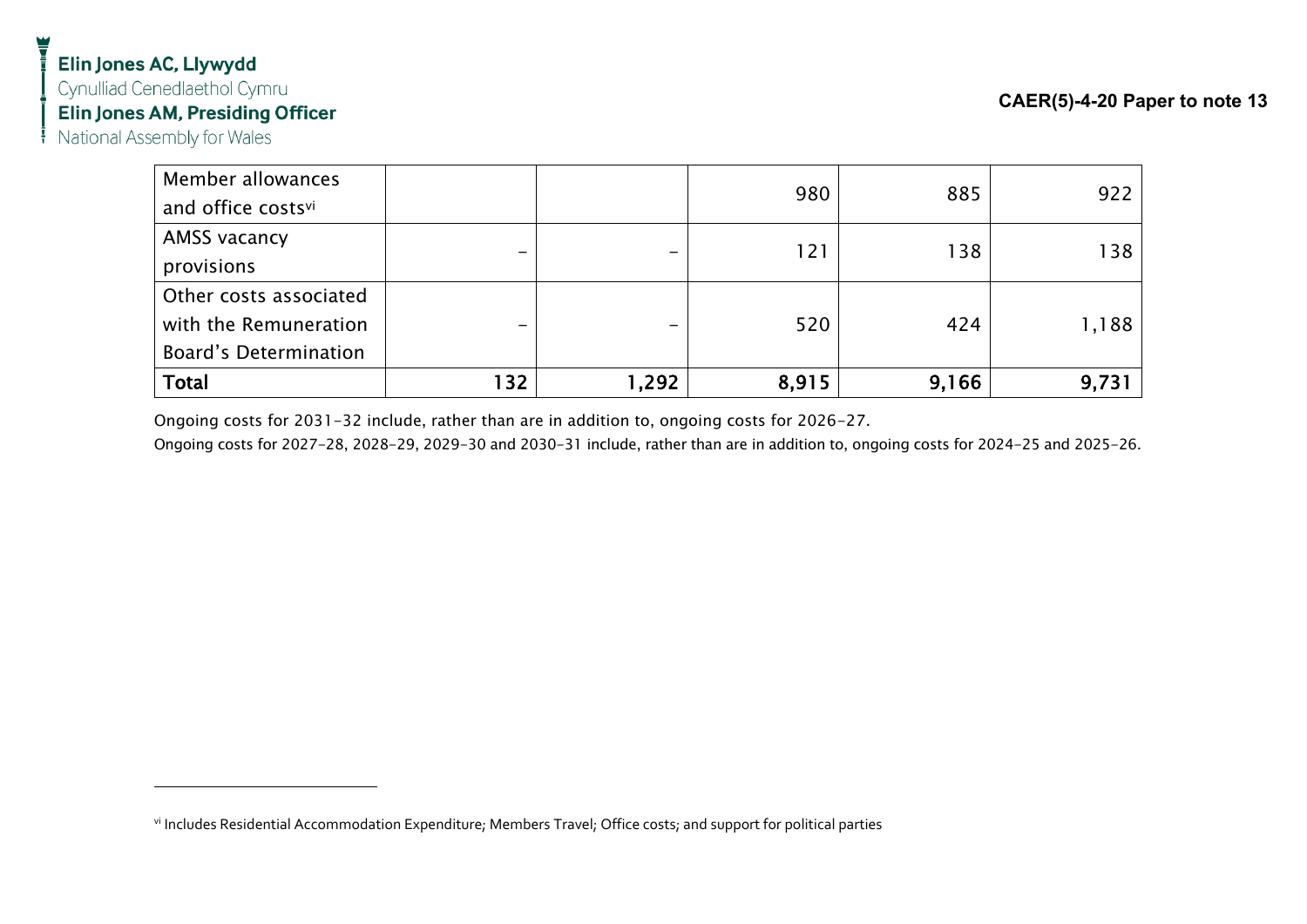> Table 3a - Estimates of additional transitional and ongoing costs of an Assembly of 90 Members, with no increase to Assembly business-related activities, with ongoing costs for typical years from 2031-32 onwards

|                                  | Transitional | Ongoing - typical non- | Ongoing - typical |
|----------------------------------|--------------|------------------------|-------------------|
|                                  |              | election year          | election year     |
|                                  | (£000k)      | (£000k)                | (£000k)           |
| <b>Assembly Commission staff</b> | 708          | 1,752                  | 1,818             |
| costs                            |              |                        |                   |
| <b>Other Assembly Commission</b> |              |                        |                   |
| costs (including refurbishment   |              |                        |                   |
| of additional accommodation,     | 2,503vii     | 1,295                  | 1,369             |
| rent of additional               |              |                        |                   |
| accommodation, and other         |              |                        |                   |
| related costs)                   |              |                        |                   |
| <b>Assembly Member salaries</b>  |              | 2,418                  | 2,418             |
| (including office holder salary) |              |                        |                   |
| Member support staff salaries    |              | 3,590                  | 3,590             |
| Member allowances and office     |              | 1,326                  | 1,326             |
| <b>COStSVIII</b>                 |              |                        |                   |

vii Of which  $\epsilon$ 50k is capital expenditure

viii Includes Residential Accommodation Expenditure; Members Travel; Office costs; and support for political parties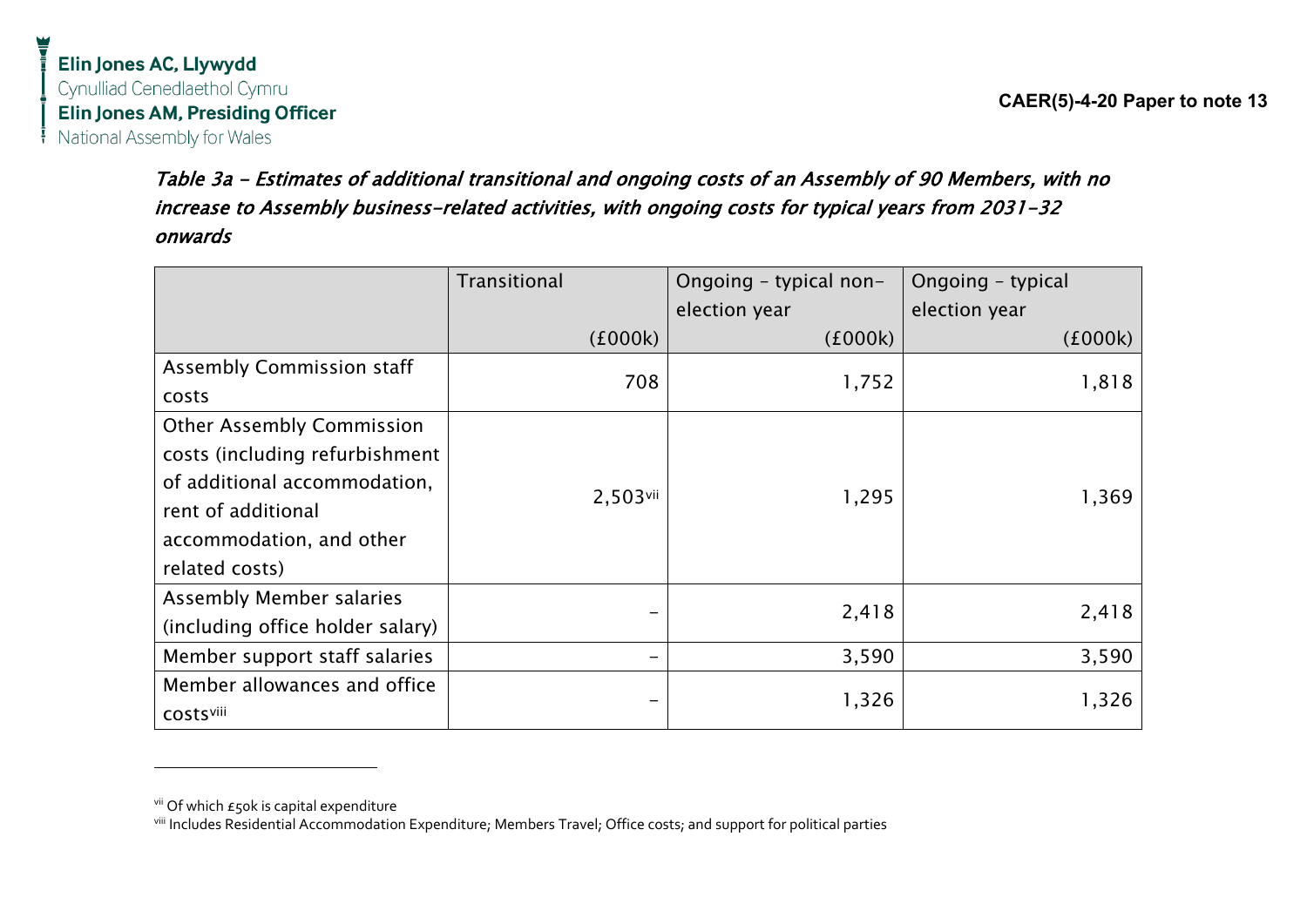## Elin Jones AC, Llywydd Cynulliad Cenedlaethol Cymru Elin Jones AM, Presiding Officer

National Assembly for Wales

| AMSS vacancy provisions     | -     | 138    | 138.   |
|-----------------------------|-------|--------|--------|
| Other costs associated with |       |        |        |
| the Remuneration Board's    |       | 626    | 1.725  |
| Determination               |       |        |        |
| <b>Total</b>                | 3,211 | 11,019 | 12,038 |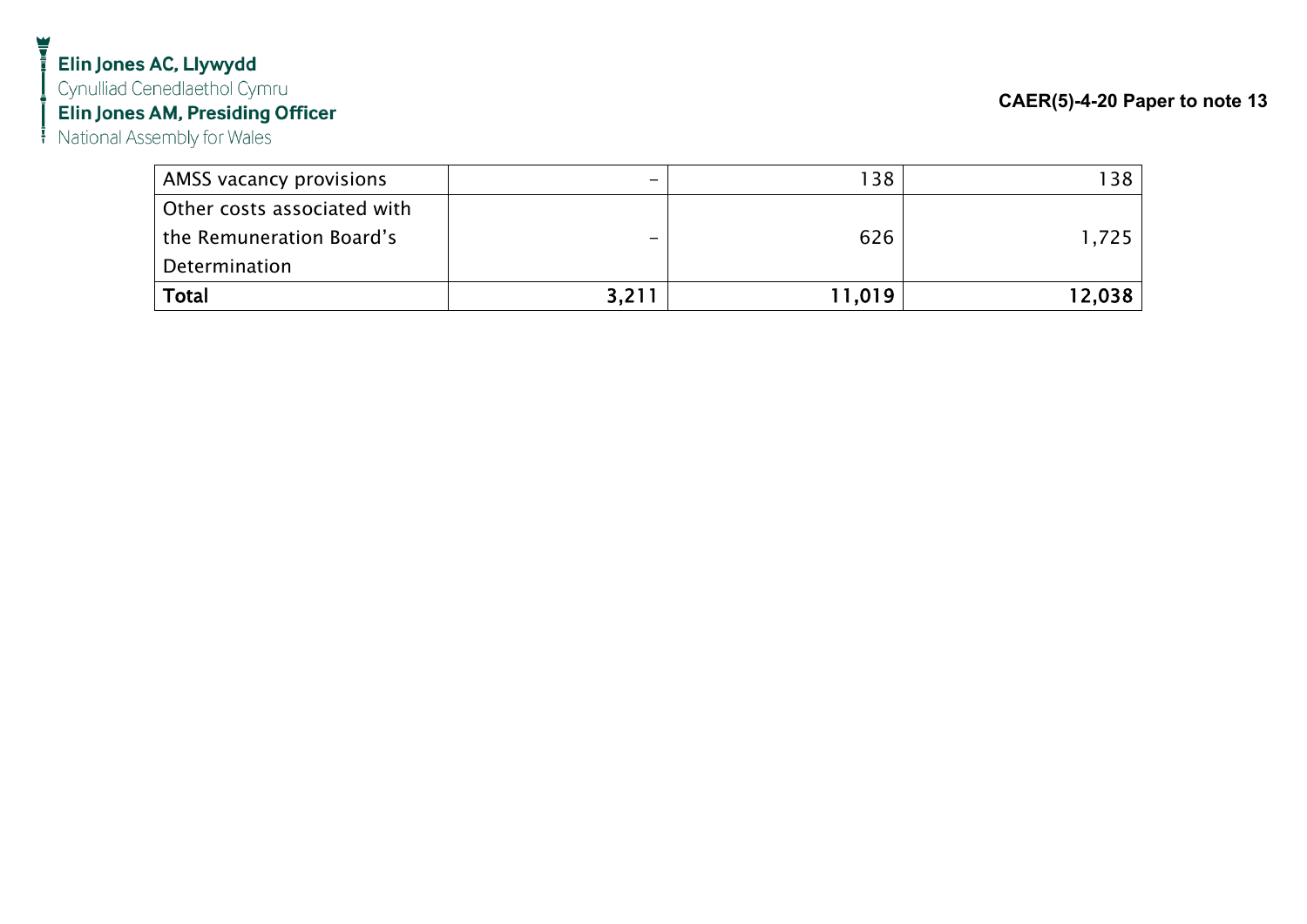## Table 3b - Estimates of additional ongoing costs of an Assembly of 90 Members, with no increase to Assembly business-related activities, in years leading up to 2031-32

|                            | Ongoing -       | Ongoing -   | Ongoing -       | Ongoing -     | Ongoing -       |
|----------------------------|-----------------|-------------|-----------------|---------------|-----------------|
|                            | $2024 - 25$     | $2025 - 26$ | $2026 - 27$     | $2027 - 28$   | $2031 - 32$     |
|                            |                 |             | (election year) | $2028 - 29$ , | (election year) |
|                            |                 |             |                 | $2029 - 30,$  |                 |
|                            |                 |             |                 | $2030 - 31$   |                 |
|                            | (£000k)         | (£000k)     | (£000k)         | (£000k)       | (£000k)         |
| <b>Assembly Commission</b> | 122             | 518         | 1,818           | 1,752         | 1,818           |
| staff costs                |                 |             |                 |               |                 |
| <b>Other Assembly</b>      | 10 <sup>°</sup> | 848         | 1,369           | 1,295         | 1,369           |
| <b>Commission costs</b>    |                 |             |                 |               |                 |
| <b>Assembly Member</b>     |                 |             |                 |               |                 |
| salaries (including        |                 |             | 2,418           | 2,638         | 2,418           |
| office holder salaries)    |                 |             |                 |               |                 |
| Member support staff       |                 |             | 3,291           | 3,590         | 3,590           |
| salaries                   |                 |             |                 |               |                 |
| Member allowances          |                 |             | 1,320           | 1,326         | 1,326           |
| and office costsix         |                 |             |                 |               |                 |

<sup>&</sup>lt;sup>ix</sup> Includes Residential Accommodation Expenditure; Members Travel; Office costs; and support for political parties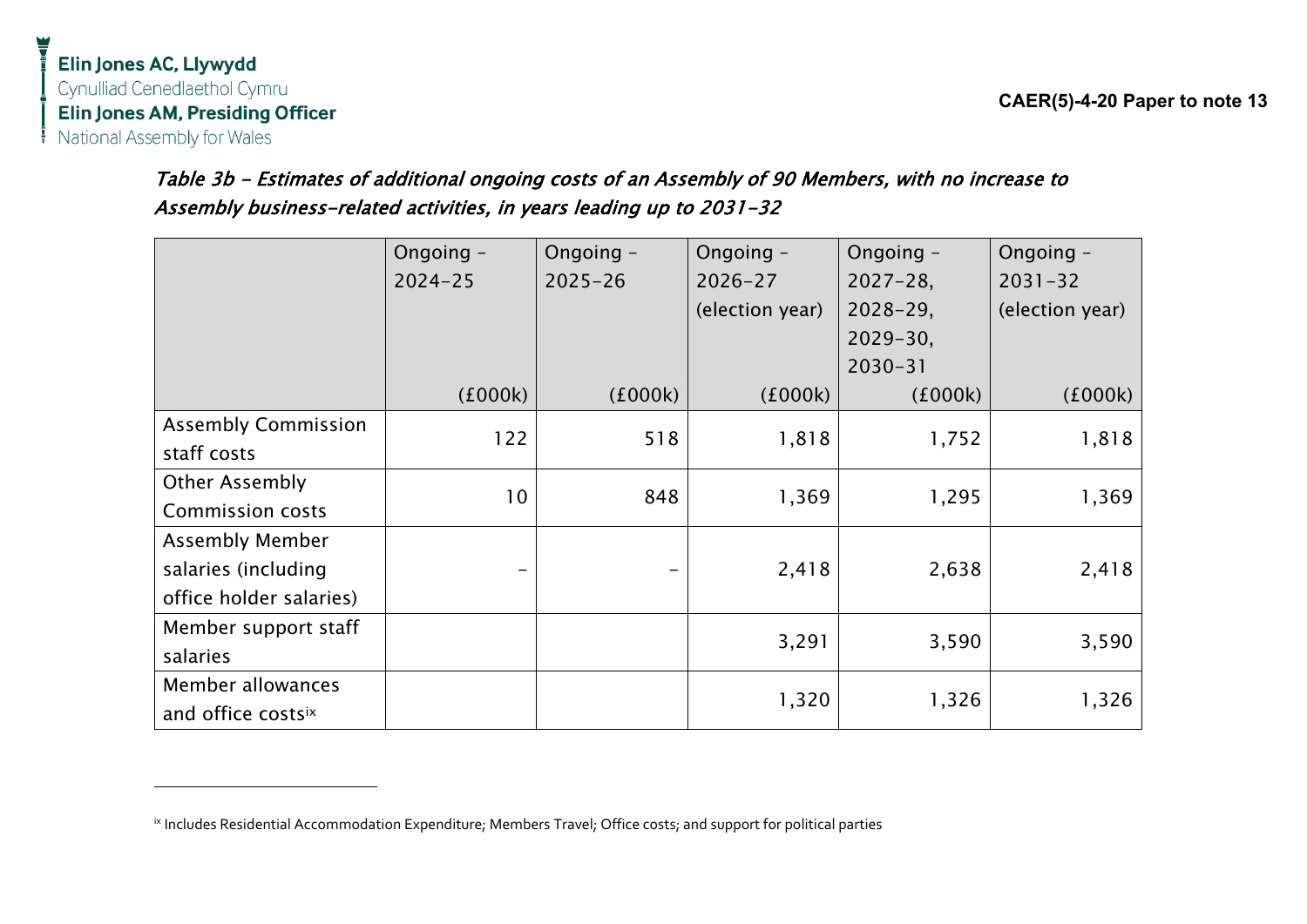| AMSS vacancy           |                          |        |        |        |        |
|------------------------|--------------------------|--------|--------|--------|--------|
| provisions             | $\overline{\phantom{0}}$ |        | 127    | 138    | 138    |
| Other costs associated |                          |        |        |        |        |
| with the Remuneration  | -                        |        | 777    | 626    | 1,725  |
| Board's Determination  |                          |        |        |        |        |
| Total                  | 132                      | 366, ا | 10,802 | 11,019 | 12,038 |

Ongoing costs for 2031-32 include, rather than are in addition to, ongoing costs for 2026-27.

Ongoing costs for 2027-28, 2028-29, 2029-30 and 2030-31 include, rather than are in addition to, ongoing costs for 2024-25 and 2025-26.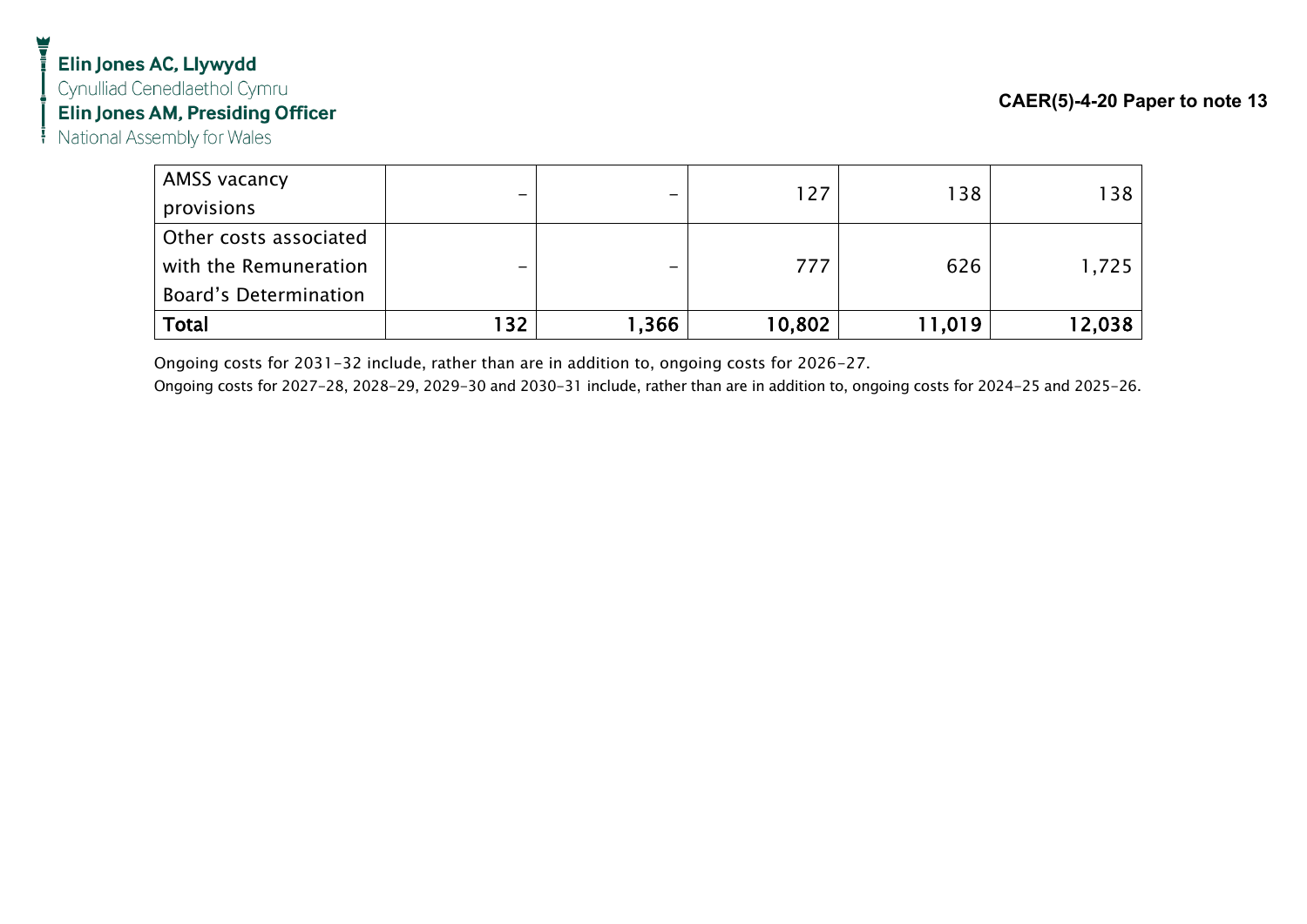Table 4a - Estimates of additional transitional and ongoing costs of an Assembly of 90 Members, with an increase to Assembly business-related activities (i.e. an additional plenary sitting each week, an additional policy and legislation committee; and a proportional increase in the number of ballots for Member Bills),

Transitional Ongoing – typical nonelection year Ongoing – typical election year  $(£000k)$  ( $£000k)$  ( $£000k)$  ( $£000k)$ Assembly Commission staff costs 708 2,810 2,810 Other Assembly Commission costs  $2,529^{\times}$  1,508 1,580 Assembly Member salaries (including office holder salaries) - 2,656 2,436 Member support staff salaries  $\vert$   $\vert$   $\vert$   $\vert$   $\vert$   $\vert$   $\vert$  3,590  $\vert$  3,590 3,590 Member allowances and office costsxi - 1,326 1,326 AMSS vacancy provisions 138 138

with ongoing costs for typical years from 2031-32 onwards

 $x$  Of which  $E$ 50k is capital expenditure

xi Includes Residential Accommodation Expenditure; Members Travel; Office costs; and support for political parties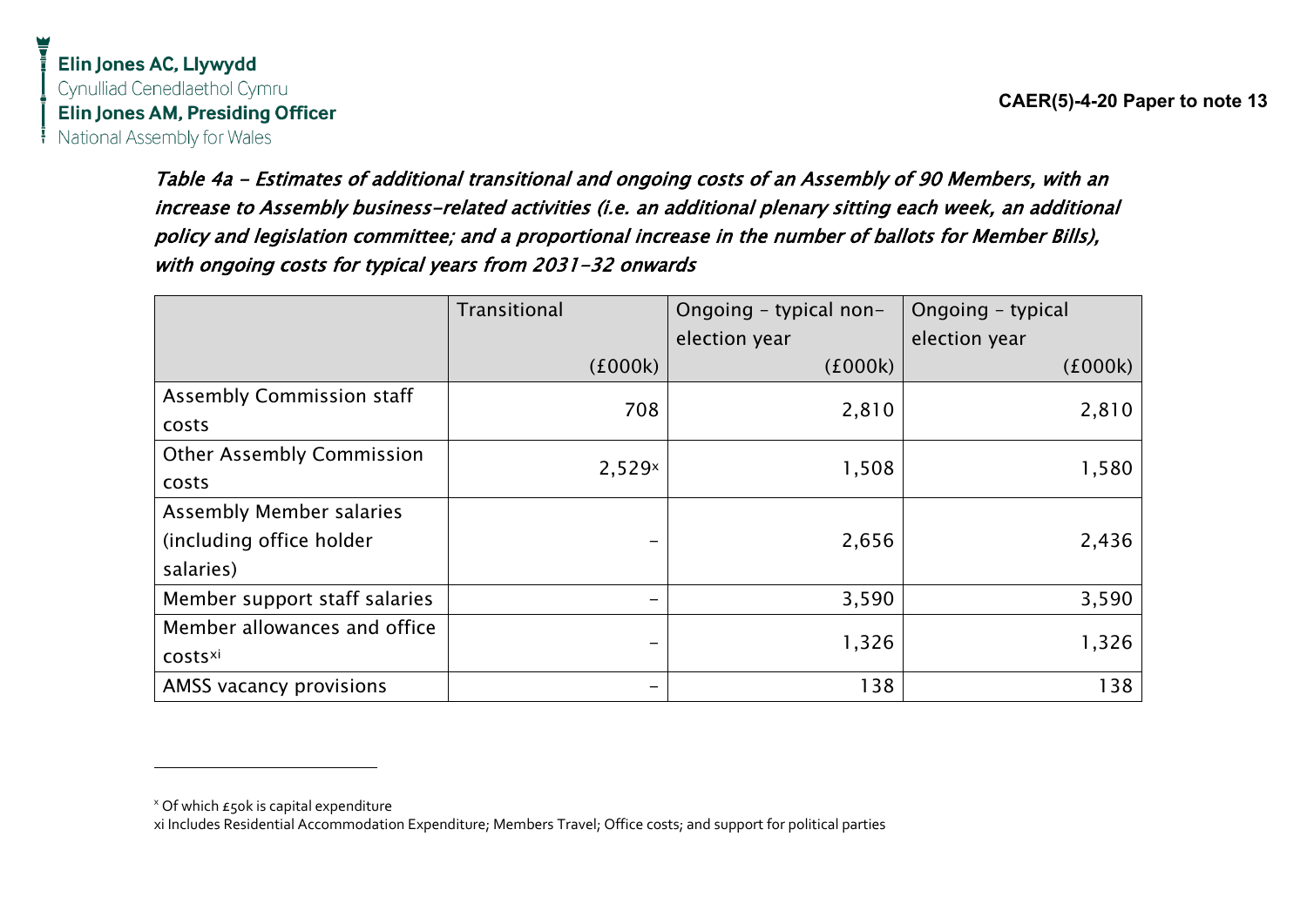## Elin Jones AC, Llywydd Cynulliad Cenedlaethol Cymru Elin Jones AM, Presiding Officer

National Assembly for Wales

| Total                       | 3,237 | 12.312 | 13.264 |
|-----------------------------|-------|--------|--------|
| Determination               |       |        |        |
| the Remuneration Board's    | -     | 630    | 1.730  |
| Other costs associated with |       |        |        |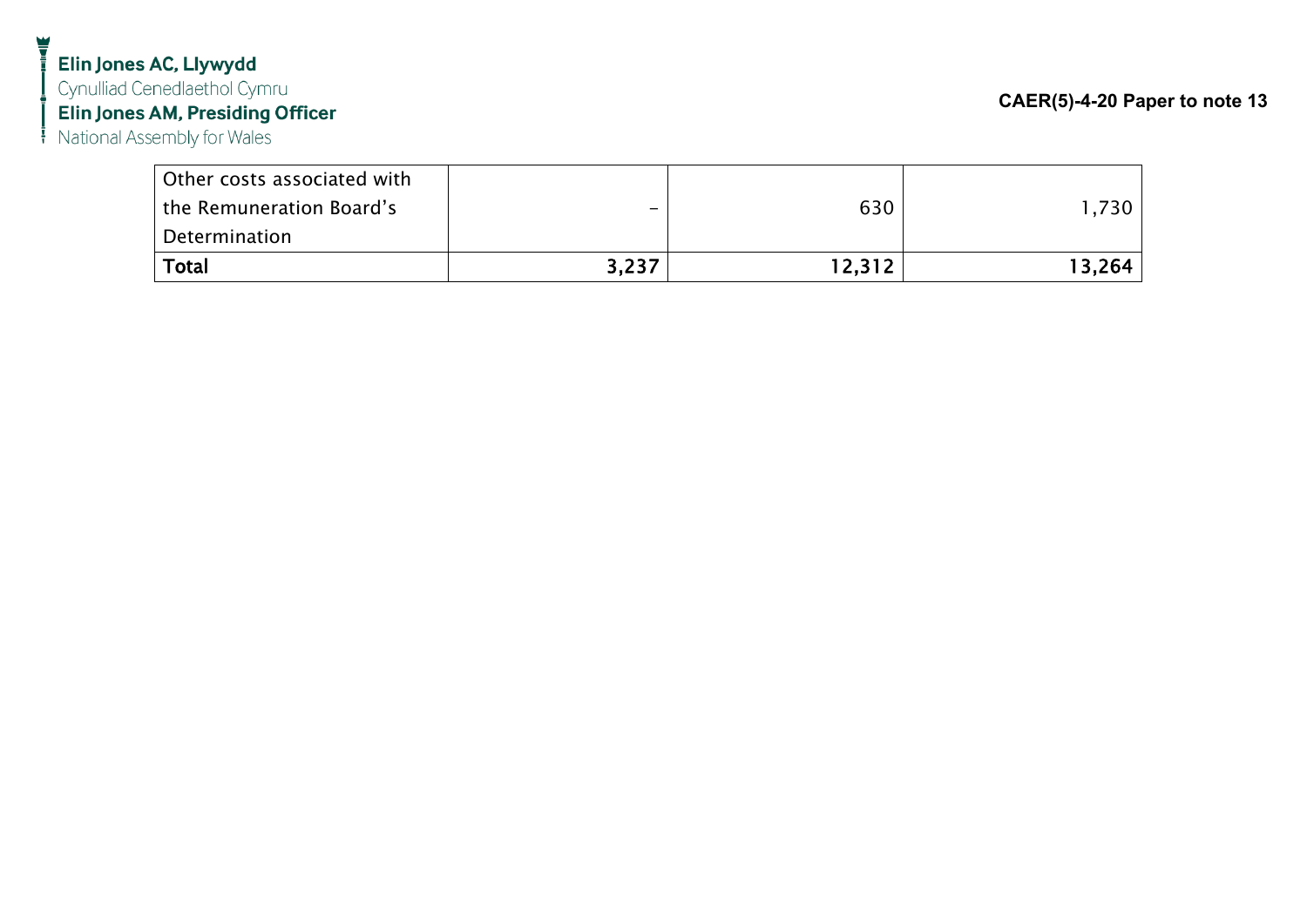**CAER(5)-4-20 Paper to note 13**

Table 4b - Estimates of additional ongoing costs of an Assembly of 90 Members, with an increase to Assembly business-related activities (i.e. an additional plenary sitting each week, an additional policy and legislation committee; and a proportional increase in the number of ballots for Member Bills), in years leading up to 2031-32

|                            | Ongoing -       | Ongoing -   | Ongoing -       | Ongoing -     | Ongoing -       |
|----------------------------|-----------------|-------------|-----------------|---------------|-----------------|
|                            | $2024 - 25$     | $2025 - 26$ | $2026 - 27$     | $2027 - 28$   | $2031 - 32$     |
|                            |                 |             | (election year) | $2028 - 29$ , | (election year) |
|                            |                 |             |                 | $2029 - 30,$  |                 |
|                            |                 |             |                 | $2030 - 31$   |                 |
|                            | (£000k)         | (£000k)     | (£000k)         | (£000k)       | (£000k)         |
| <b>Assembly Commission</b> | 122             | 721         |                 | 2,810         |                 |
| staff costs                |                 |             | 2,810           |               | 2,810           |
| <b>Other Assembly</b>      |                 |             |                 |               |                 |
| <b>Commission costs</b>    |                 |             |                 |               |                 |
| (including)                |                 |             |                 |               |                 |
| refurbishment of           |                 |             |                 |               |                 |
| additional                 | 10 <sup>°</sup> | 876         | 1,580           | 1,508         | 1,580           |
| accommodation, rent        |                 |             |                 |               |                 |
| of additional              |                 |             |                 |               |                 |
| accommodation, and         |                 |             |                 |               |                 |
| other related costs)       |                 |             |                 |               |                 |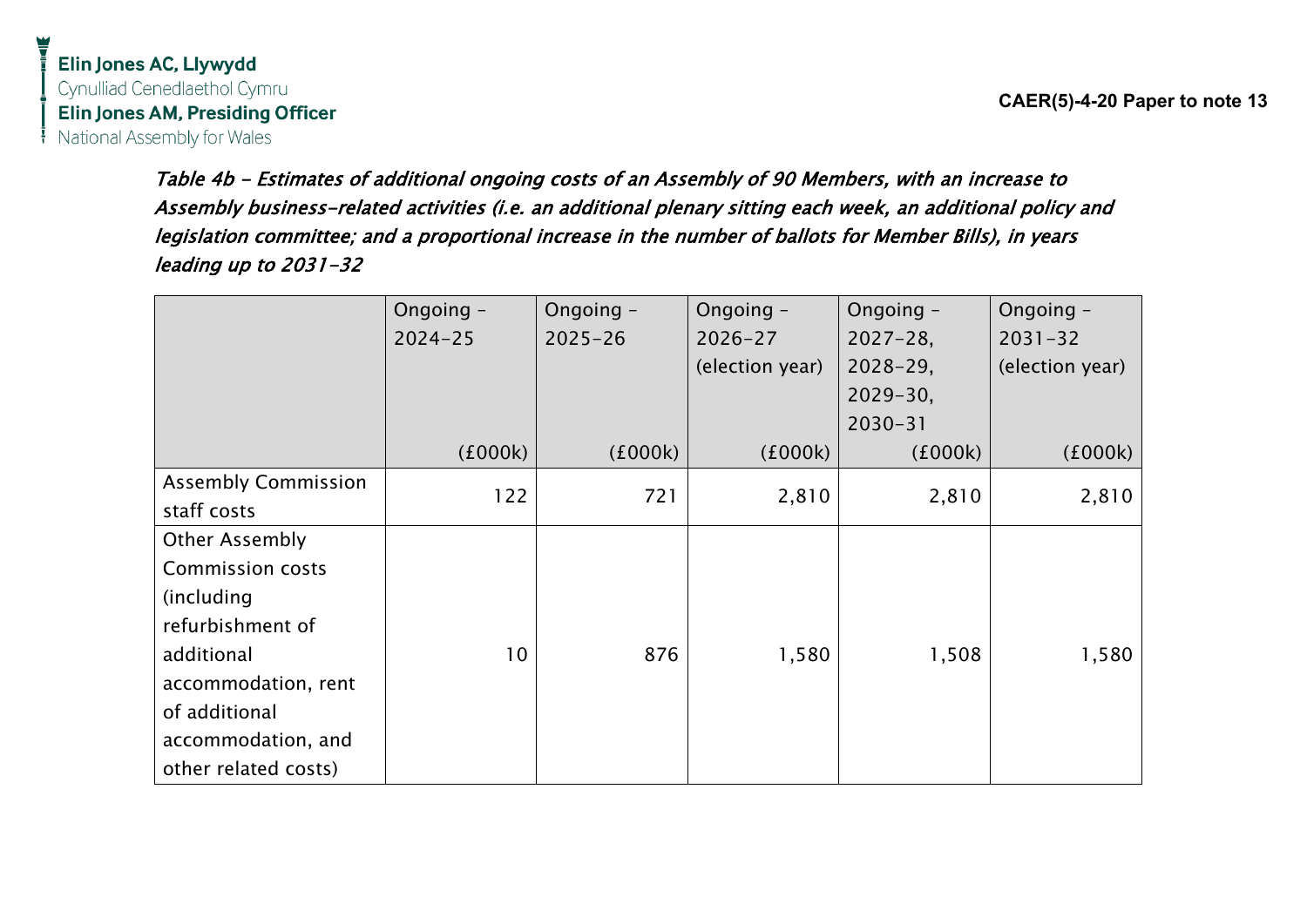## Elin Jones AC, Llywydd Cynulliad Cenedlaethol Cymru Elin Jones AM, Presiding Officer

National Assembly for Wales

| <b>Assembly Member</b>       |     |       |        |        |        |
|------------------------------|-----|-------|--------|--------|--------|
| salaries (including          |     |       | 2,418  | 2,638  | 2,436  |
| office holder salaries)      |     |       |        |        |        |
| Member support staff         |     |       | 3,291  | 3,590  | 3,590  |
| salaries                     |     |       |        |        |        |
| Member allowances            |     |       | 1,326  | 1,326  | 1,326  |
| and office costsxii          |     |       |        |        |        |
| AMSS vacancy                 |     |       | 121    | 138    | 138    |
| provisions                   |     |       |        |        |        |
| Other costs associated       |     |       |        |        |        |
| with the Remuneration        |     |       | 781    | 630    | 1,730  |
| <b>Board's Determination</b> |     |       |        |        |        |
| <b>Total</b>                 | 132 | 1,597 | 12,029 | 12,312 | 13,264 |

Ongoing costs for 2031-32 include, rather than are in addition to, ongoing costs for 2026-27.

Ongoing costs for 2027-28, 2028-29, 2029-30 and 2030-31 include, rather than are in addition to, ongoing costs for 2024-25 and 2025-26.

<sup>&</sup>lt;sup>xii</sup> Includes Residential Accommodation Expenditure; Members Travel; Office costs; and support for political parties